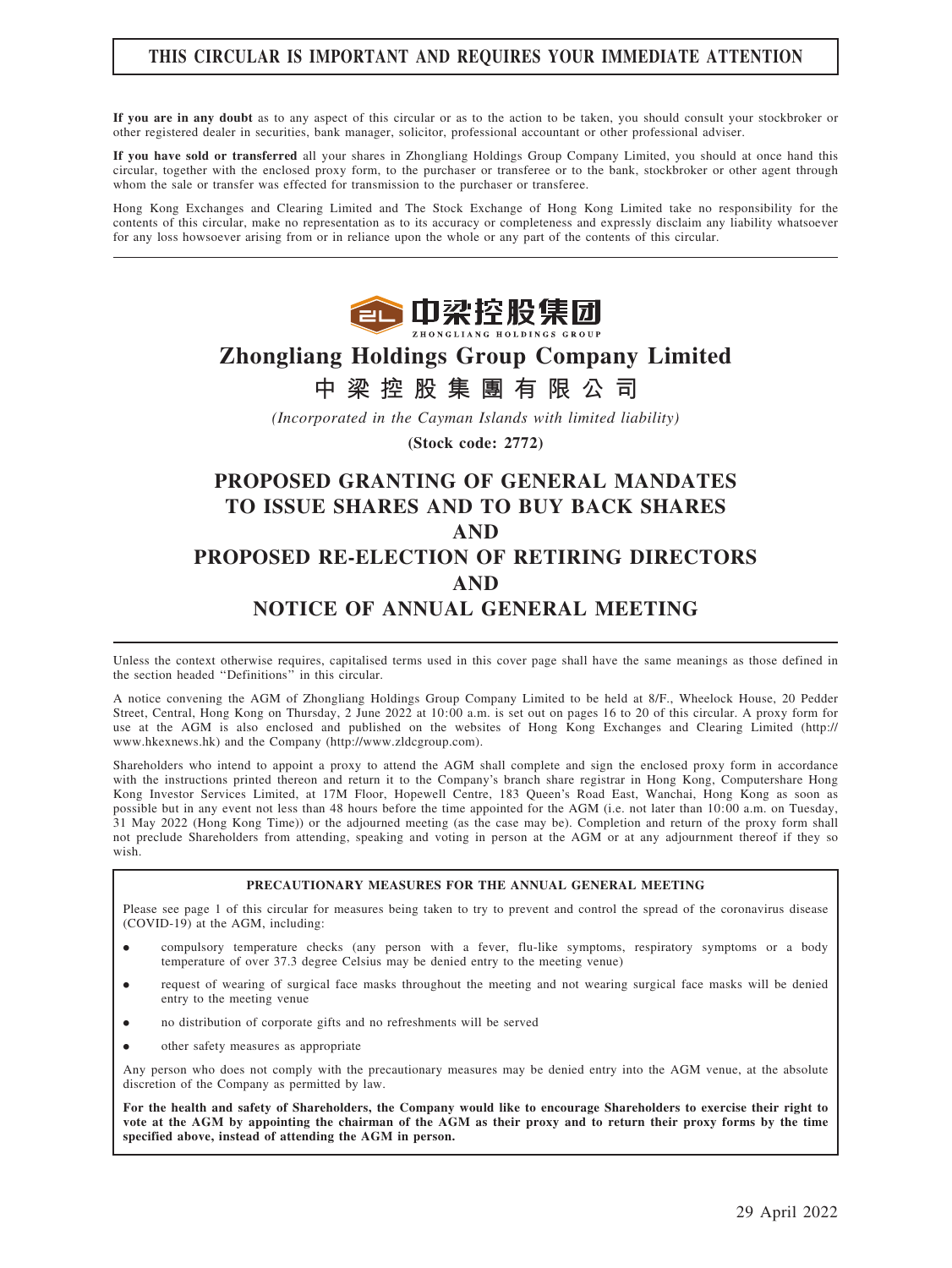# **CONTENTS**

# Page

| <b>Precautionary Measures for the Annual General Meeting Communication Constraints</b> |                                                                  |        |  |
|----------------------------------------------------------------------------------------|------------------------------------------------------------------|--------|--|
|                                                                                        |                                                                  |        |  |
|                                                                                        | Letter from the Board                                            |        |  |
| $1_{-}$                                                                                |                                                                  | .5     |  |
| 2.                                                                                     | Proposed Granting of General Mandate to Issue Shares             | 6      |  |
| 3.                                                                                     | Proposed Granting of General Mandate to Buy Back Shares          | 6      |  |
| 4.                                                                                     |                                                                  | $\tau$ |  |
| 5.                                                                                     |                                                                  | 8      |  |
| 6.                                                                                     |                                                                  | 8      |  |
|                                                                                        | Appendix I — Explanatory Statement on the Share Buy-back Mandate | 9      |  |
| Appendix II — Details of the Retiring Directors Proposed to be Re-elected              |                                                                  |        |  |
|                                                                                        |                                                                  |        |  |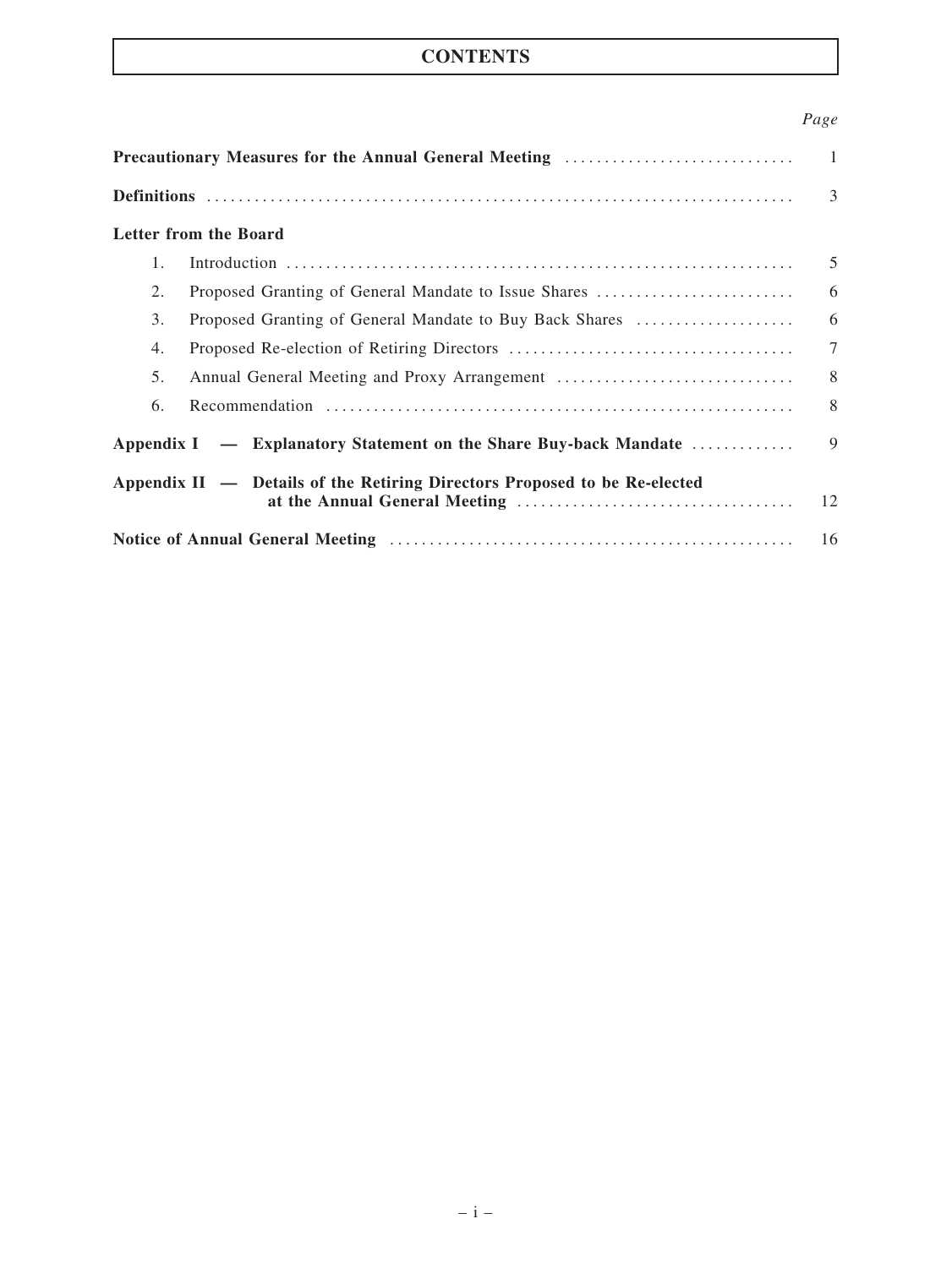# PRECAUTIONARY MEASURES FOR THE ANNUAL GENERAL MEETING

In view of the coronavirus disease (COVID-19) epidemic (the "COVID-19 Pandemic") and the heightened requirements for the prevention and control of its spreading, to safeguard the health and safety of all the attendees of the forthcoming AGM, the Company will implement the following precautionary measures at the AGM.

#### Voting by proxy in advance of the AGM

The Company does not in any way wish to diminish the opportunity available to Shareholders to exercise their rights and to vote, but is conscious of the pressing need to protect Shareholders from possible exposure to the COVID-19 Pandemic.

For the health and safety of Shareholders, the Company would like to encourage Shareholders to exercise their right to vote at the AGM by appointing the chairman of the AGM as their proxy instead of attending the AGM in person. Physical attendance is not necessary for the purpose of exercising Shareholder rights.

# Completion and return of the proxy form will not preclude Shareholders from attending, speaking and voting in person at the AGM or any adjournment thereof should they subsequently so wish.

The deadline to submit the completed proxy form is Tuesday, 31 May 2022 at 10:00 a.m. Completed proxy form must be returned to the Company's branch share registrar in Hong Kong, Computershare Hong Kong Investor Services Limited at 17M Floor, Hopewell Centre, 183 Queen's Road East, Wanchai, Hong Kong.

To safeguard the health and safety of all the attendees of the AGM, the Company will implement the following prevention and control measures at the AGM:

- . all attendees will be required to undergo compulsory temperature checks before entering the AGM venue;
- . any person who has a fever or exhibits flu-like symptoms or respiratory symptoms or a body temperature of over 37.3 degree Celsius will not be granted access to the AGM venue and will be asked to leave the AGM venue;
- . every attendee will be required to wear a surgical face mask throughout the AGM. Any attendee who is not wearing a surgical mask will be denied entry to the AGM venue and will be asked to leave the AGM venue. Please note that no masks will be provided at the AGM venue and attendees should wear their own masks inside the AGM venue at all time, and to maintain a safe distance between seats;
- . no distribution of corporate gifts and refreshments will not be served at the AGM; and
- . any other additional precautionary measures in accordance with the prevailing requirements or guidelines of the Government and/or regulatory authorities, or as considered appropriate in light of the development of the COVID-19 Pandemic.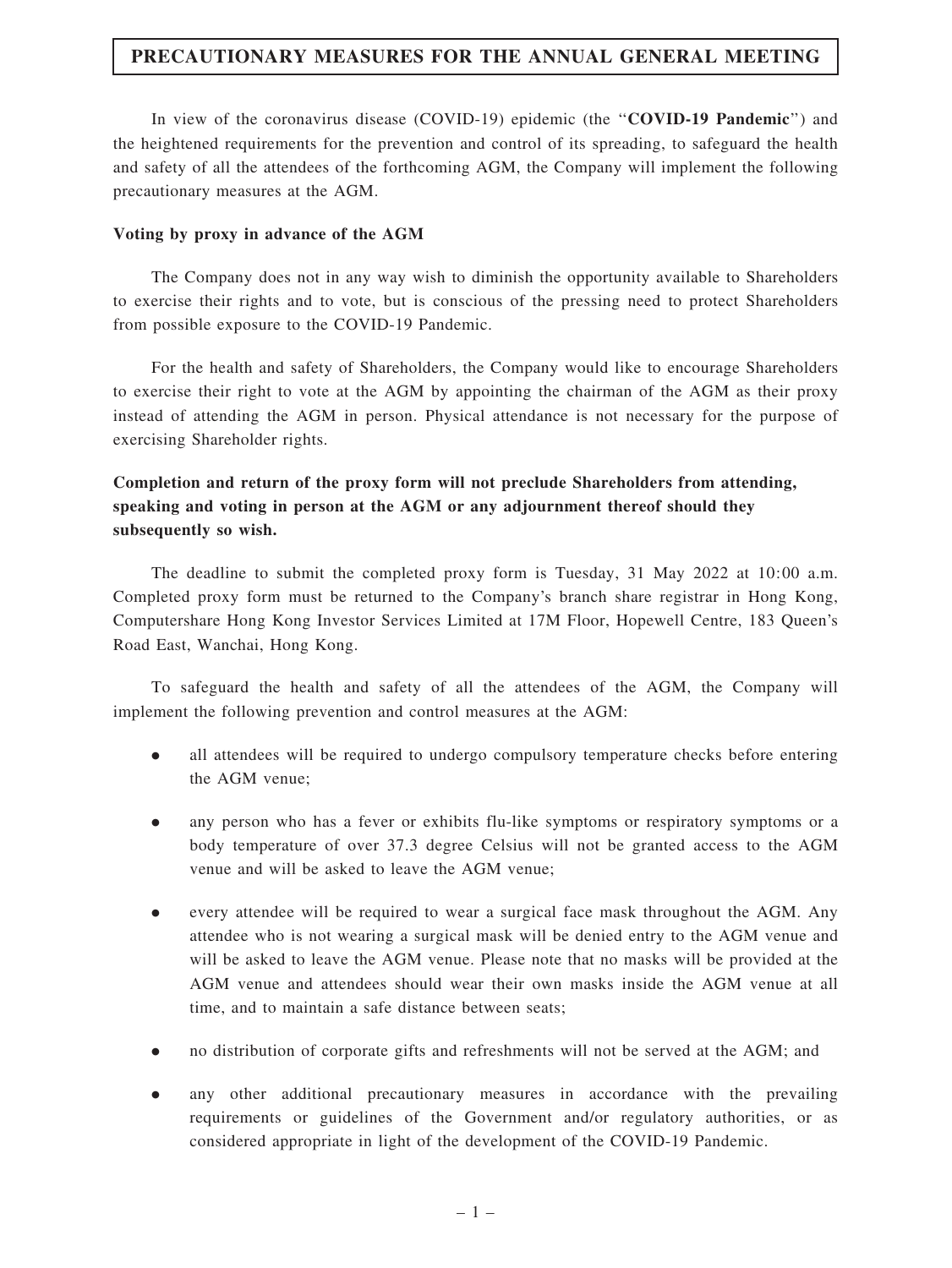# PRECAUTIONARY MEASURES FOR THE ANNUAL GENERAL MEETING

Any attendee, who (a) refuses to comply with the precautionary measures; (b) is subject to the Government's quarantine requirements or has close contact with any person under quarantine; (c) is subject to the Government's prescribed testing requirement or direction and has not tested negative; or (d) feels unwell or has any symptoms of COVID-19, will be denied entry into or be required to leave the AGM venue at the absolute discretion of the Company as permitted by law.

Subject to the development of the COVID-19 pandemic and the requirements or guidelines of the Government and/or regulatory authorities, the Company may announce further updates on the AGM arrangement on the websites of Hong Kong Exchanges and Clearing Limited (http:// www.hkexnews.hk) and the Company (http://www.zldcgroup.com).

The Company seeks the understanding and cooperation of all Shareholders to minimise the risk of community spread of COVID-19. The AGM will commence sharply at 10:00 a.m. on Thursday, 2 June 2022, and Shareholders are encouraged to arrive at the AGM venue at least half an hour prior to the meeting commencement time to avoid delays from precautionary measures mentioned above in the registration process.

Appointment of proxy by non-registered Shareholders: Non-registered Shareholders whose Shares are held through banks, brokers, custodians or the Hong Kong Securities Clearing Company Limited should consult directly with their banks or brokers or custodians (as the case may be) to assist them in the appointment of proxy.

If Shareholders have any questions relating to the AGM, please contact Computershare Hong Kong Investor Services Limited, the Company's branch share registrar in Hong Kong, as follows:

Computershare Hong Kong Investor Services Limited Shops 1712–1716, 17th Floor, Hopewell Centre 183 Queen's Road East, Wanchai, Hong Kong Telephone: +852 2862 8555 Facsimile: +852 2865 0990 Website: www.computershare.com/hk/contact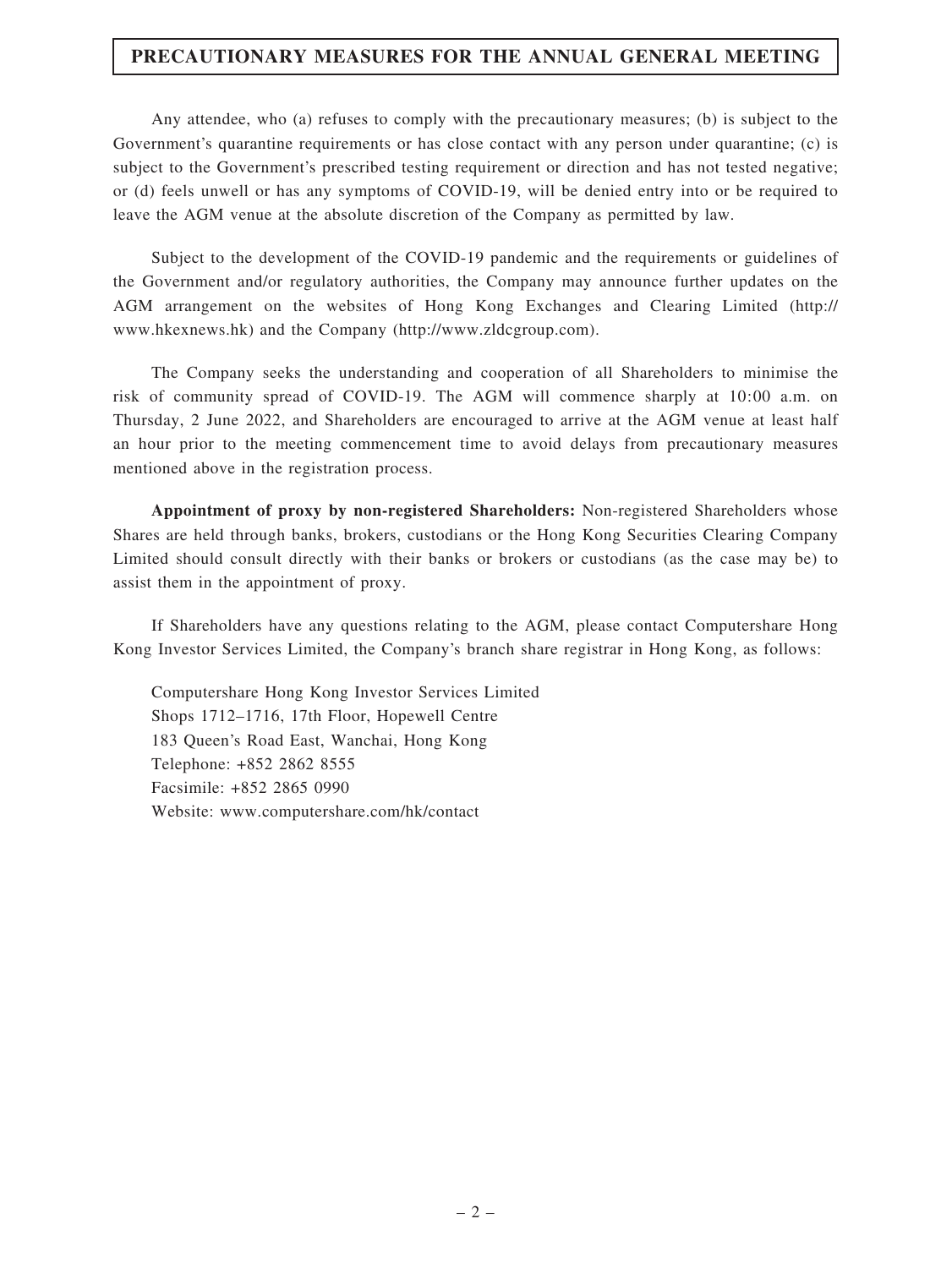# DEFINITIONS

In this circular, unless the context otherwise requires, the following expressions shall have the following meanings:

| "Annual General Meeting" or<br>"AGM" | the annual general meeting of the Company to be held at 8/F.,<br>Wheelock House, 20 Pedder Street, Central, Hong Kong on<br>Thursday, 2 June 2022 at 10:00 a.m. to consider and, if<br>appropriate, to approve the resolutions contained in the notice<br>of the annual general meeting which is set out on pages 16 to<br>20 of this circular, or any adjournment thereof |  |  |
|--------------------------------------|----------------------------------------------------------------------------------------------------------------------------------------------------------------------------------------------------------------------------------------------------------------------------------------------------------------------------------------------------------------------------|--|--|
| "Articles of Association"            | the articles of association of the Company currently in force                                                                                                                                                                                                                                                                                                              |  |  |
| "Board"                              | the board of Directors                                                                                                                                                                                                                                                                                                                                                     |  |  |
| "Company"                            | Zhongliang Holdings Group Company Limited (中梁控股集團<br>有限公司), a company incorporated in the Cayman Islands as<br>an exempted company with limited liability, the shares of<br>which are listed on the Main Board of the Stock Exchange                                                                                                                                       |  |  |
| "Director(s)"                        | the director(s) of the Company                                                                                                                                                                                                                                                                                                                                             |  |  |
| "ESG Committee"                      | Environmental, Social and Governance committee of the<br>Company                                                                                                                                                                                                                                                                                                           |  |  |
| "Group"                              | the Company and its subsidiaries                                                                                                                                                                                                                                                                                                                                           |  |  |
| "HK\$"                               | Hong Kong dollar(s), the lawful currency of Hong Kong                                                                                                                                                                                                                                                                                                                      |  |  |
| "Hong Kong"                          | the Hong Kong Special Administrative Region of the People's<br>Republic of China                                                                                                                                                                                                                                                                                           |  |  |
| "Issue Mandate"                      | a general mandate proposed to be granted to the Directors to<br>issue, allot or deal with additional Shares of not exceeding<br>20% of the total number of issued shares of the Company as at<br>the date of passing of the proposed ordinary resolution<br>contained in item 4 of the notice of the Annual General<br>Meeting                                             |  |  |
| "Latest Practicable Date"            | 22 April 2022, being the latest practicable date prior to the<br>printing of this circular for ascertaining certain information in<br>this circular                                                                                                                                                                                                                        |  |  |
| "Listing Rules"                      | the Rules Governing the Listing of Securities on The Stock<br>Exchange of Hong Kong Limited                                                                                                                                                                                                                                                                                |  |  |
| "Nomination Committee"               | the nomination committee of the Board                                                                                                                                                                                                                                                                                                                                      |  |  |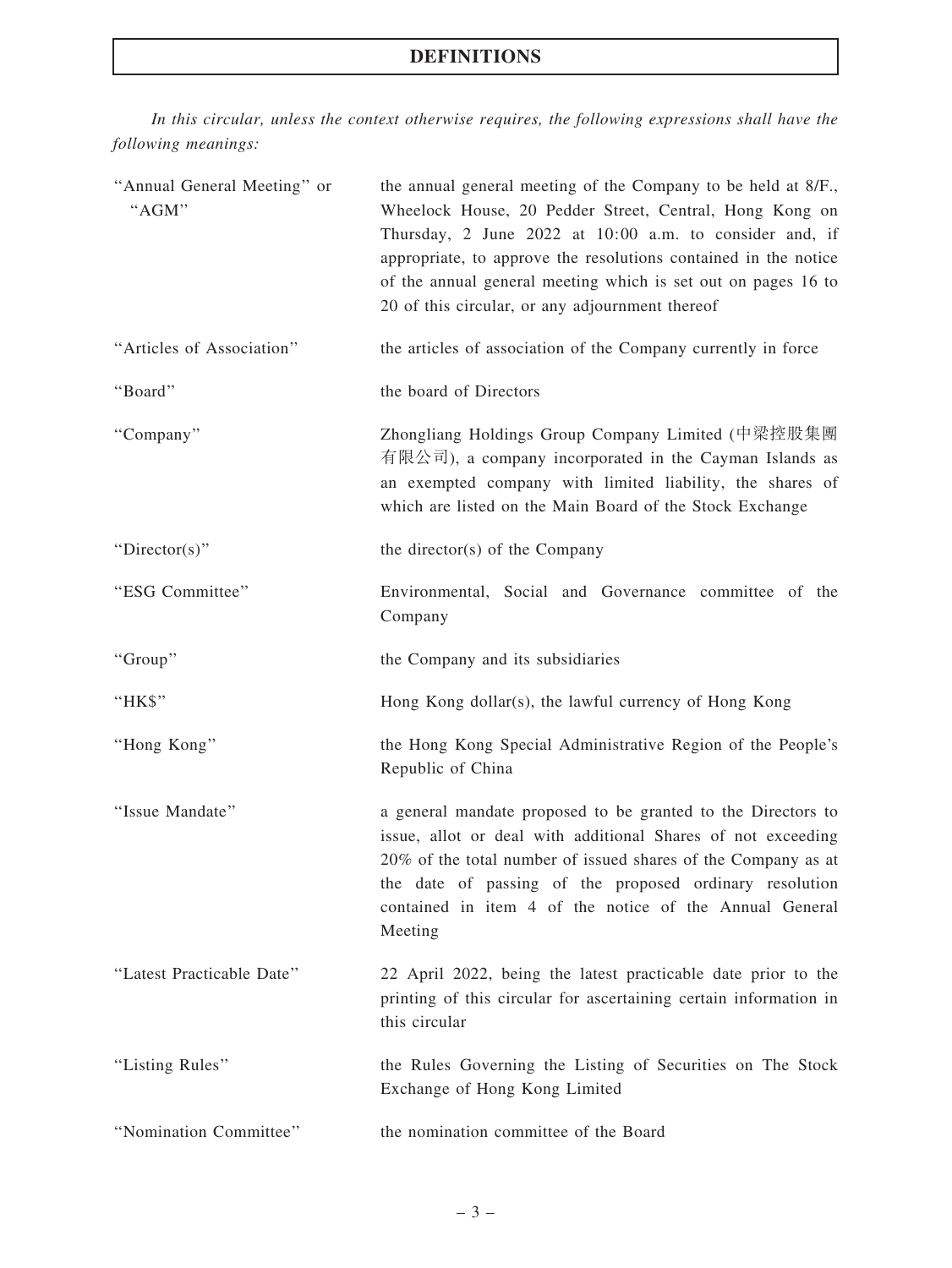# DEFINITIONS

| "PRC"                    | the People's Republic of China                                                                                                                                                                                                                                                                                 |
|--------------------------|----------------------------------------------------------------------------------------------------------------------------------------------------------------------------------------------------------------------------------------------------------------------------------------------------------------|
| "Prospectus"             | the prospectus of the Company dated 27 June 2019 being<br>issued in connection with the listing of the Company on the<br>Main Board of the Stock Exchange on 16 July 2019                                                                                                                                      |
| "RMB"                    | Renminbi, the lawful currency of the PRC                                                                                                                                                                                                                                                                       |
| "SFO"                    | the Securities and Futures Ordinance, Chapter 571 of the Laws<br>of Hong Kong                                                                                                                                                                                                                                  |
| "Shares $(s)$ "          | ordinary share(s) of HK\$0.10 each in the issued capital of the<br>Company                                                                                                                                                                                                                                     |
| "Share Buy-back Mandate" | a general mandate proposed to be granted to the Directors to<br>buy back Shares with a total number of Shares of not<br>exceeding 10% of the total number of issued Shares as at the<br>date of passing of the proposed ordinary resolution contained<br>in item 5 of the notice of the Annual General Meeting |
| "Shareholder(s)"         | $holder(s)$ of $Share(s)$                                                                                                                                                                                                                                                                                      |
| "Stock Exchange"         | The Stock Exchange of Hong Kong Limited                                                                                                                                                                                                                                                                        |
| "Takeovers Code"         | Code on Takeovers and Mergers contained in the Codes on<br>Takeovers and Mergers and Share Buy-backs issued by the<br>Securities and Futures Commission in Hong Kong as amended<br>from time to time                                                                                                           |
| $``\%"$                  | percent                                                                                                                                                                                                                                                                                                        |

\* For identification purpose only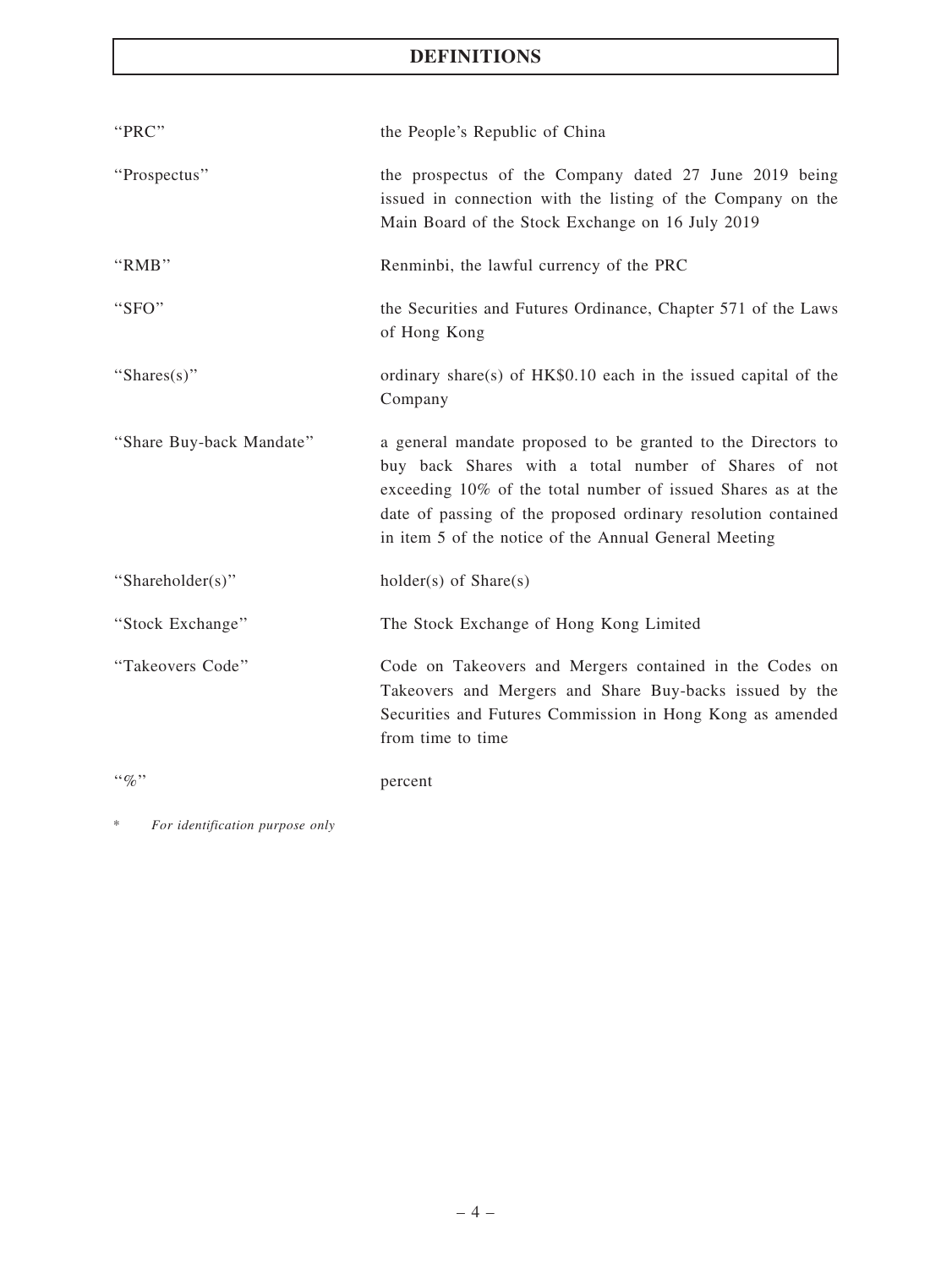

# Zhongliang Holdings Group Company Limited 中 梁 控 股 集 團 有 限 公 司

(Incorporated in the Cayman Islands with limited liability) (Stock code: 2772)

Executive Directors: Mr. Yang Jian (Chairman) Mr. Chen Hongliang (Co-President) Mr. He Jian (Co-President) Mr. Yau Sze Ka (Albert)

Independent non-executive Directors: Mr. Wang Kaiguo Mr. Wu Xiaobo Mr. Au Yeung Po Fung

Registered Office: 190 Elgin Avenue, George Town Grand Cayman KY1-9008 Cayman Islands

Head Office in the PRC: 20/F, No. 3 Shanghai Convention & Exhibition Center of International Sourcing 235 Yunling East Road Putuo District, Shanghai, China

Principal Place of Business in Hong Kong 27/F, Queen's Road Centre 152 Queen's Road Central, Central Hong Kong

29 April 2022

To the Shareholders

Dear Sir or Madam,

# PROPOSED GRANTING OF GENERAL MANDATES TO ISSUE SHARES AND TO BUY BACK SHARES AND PROPOSED RE-ELECTION OF RETIRING DIRECTORS AND NOTICE OF ANNUAL GENERAL MEETING

#### 1. INTRODUCTION

The purpose of this circular is to provide the Shareholders with information in respect of certain resolutions to be proposed at the Annual General Meeting to be held on Thursday, 2 June 2022. A notice convening the Annual General Meeting is set out on pages 16 to 20 of this circular.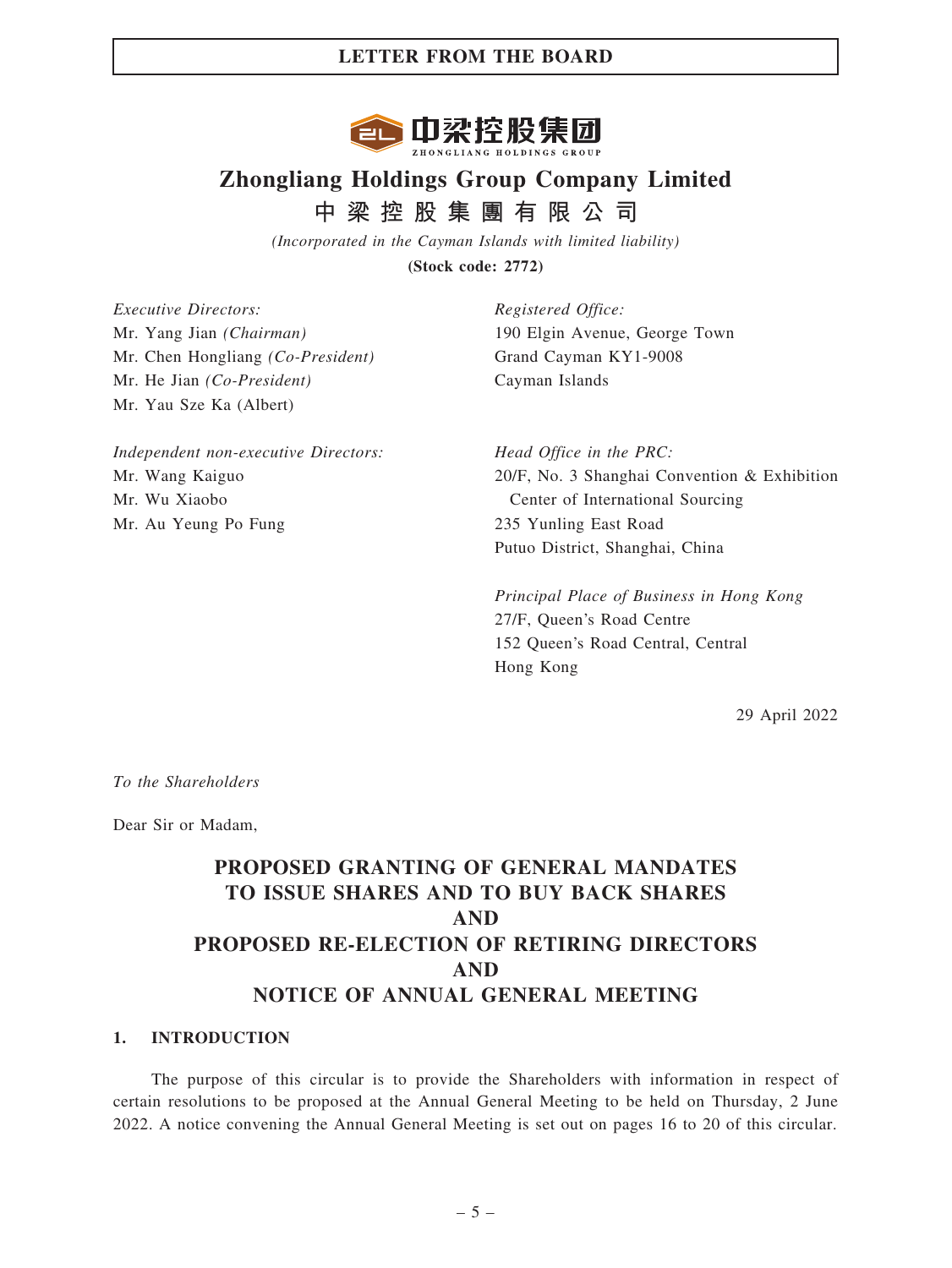#### 2. PROPOSED GRANTING OF GENERAL MANDATE TO ISSUE SHARES

At the annual general meeting of the Company held on 3 June 2021, a general unconditional mandate was granted to the Directors to issue, allot and deal with additional Shares. Such mandate will lapse at the conclusion of the Annual General Meeting.

An ordinary resolution will be proposed at the Annual General Meeting to approve the granting of the Issue Mandate to the Directors to issue, allot and deal with additional Shares of not exceeding 20% of the total number of issued Shares of the Company as at the date of passing of the proposed ordinary resolution contained in item 4 of the notice of the Annual General Meeting as set out on pages 16 to 20 of this circular. An ordinary resolution to extend the Issue Mandate by adding the number of Shares bought back by the Company pursuant to the Share Buy-back Mandate will also be proposed at the Annual General Meeting.

Assuming no further Shares are issued or bought back prior to the Annual General Meeting and based on the issued share capital of the Company of 3,581,791,500 Shares as at the Latest Practicable Date, the Directors would be allowed to allot and issue a maximum of 716,358,300 Shares under the Issue Mandate. The Issue Mandate will expire upon whichever is the earliest of: (i) the conclusion of the next annual general meeting of the Company; (ii) the expiration of the period within which the next annual general meeting of the Company is required by the Articles of Association or any applicable laws to be held; and (iii) the date on which the authority set out in this resolution is revoked or varied by an ordinary resolution of the Shareholders in general meeting.

As at the Latest Practicable Date, the Directors have no immediate plan to allot and issue any additional Shares pursuant to the Issue Mandate.

#### 3. PROPOSED GRANTING OF GENERAL MANDATE TO BUY BACK SHARES

In addition, at the annual general meeting of the Company held on 3 June 2021, a general unconditional mandate was also granted to the Directors to buy back Shares. Such mandate will lapse at the conclusion of the Annual General Meeting.

An ordinary resolution will be proposed at the Annual General Meeting to approve the granting of the Share Buy-back Mandate to the Directors to buy back Shares on the Stock Exchange or any other stock exchange on which the securities of the Company may be listed and which is recognised by the Securities and Futures Commission and the Stock Exchange for this purpose, with a total number of Shares of not exceeding 10% of the total number of issued Shares as at the date of passing of the proposed ordinary resolution contained in item 5 of the notice of the Annual General Meeting as set out on pages 16 to 20 of this circular.

Assuming no further Shares are issued or bought back prior to the Annual General Meeting and based on the issued share capital of the Company of 3,581,791,500 Shares as at the Latest Practicable Date, the Directors would be allowed to buy back a maximum of 358,179,150 Shares under the Share Buy-back Mandate. The Share Buy-back Mandate will expire upon whichever is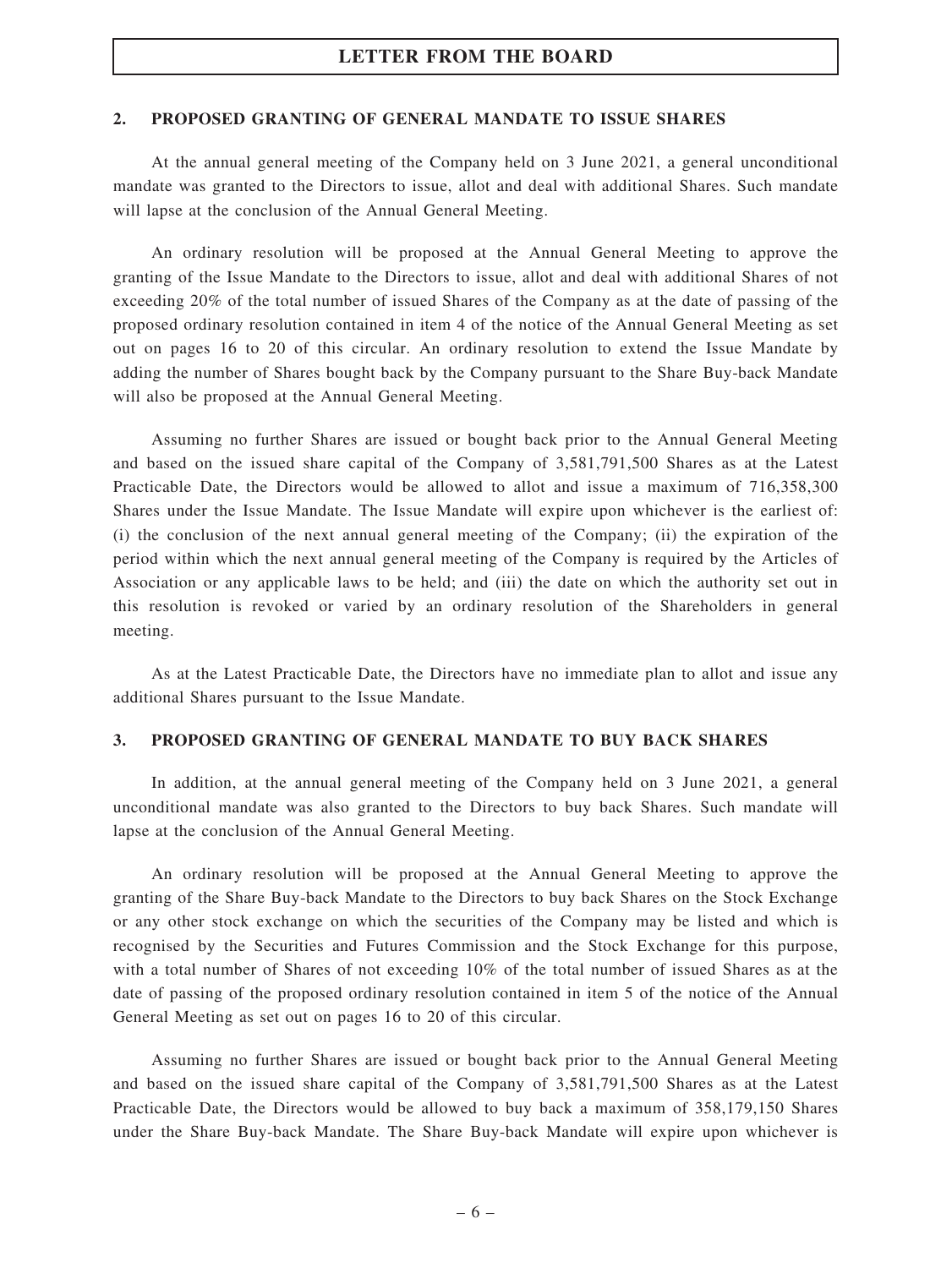the earliest of: (i) the conclusion of the next annual general meeting of the Company; (ii) the expiration of the period within which the next annual general meeting of the Company is required by the Articles of Association or any applicable laws to be held; and (iii) the date on which the authority set out in this resolution is revoked or varied by an ordinary resolution of the shareholders in general meeting.

As at the Latest Practicable Date, the Directors have no immediate plan to buy back any Shares pursuant to the Share Buy-back Mandate.

An explanatory statement required to be sent to the Shareholders pursuant to the Listing Rules containing requisite information reasonably necessary for the Shareholders to make an informed decision on whether to vote for or against the granting of the Share Buy-back Mandate is set out in Appendix I to this circular.

#### 4. PROPOSED RE-ELECTION OF RETIRING DIRECTORS

The Board currently comprises seven Directors, of which four are executive Directors, namely Mr. Yang Jian, Mr. Chen Hongliang, Mr. He Jian and Mr. Yau Sze Ka (Albert); and three are independent non-executive Directors, namely Mr. Wang Kaiguo, Mr. Wu Xiaobo and Mr. Au Yeung Po Fung.

Pursuant to article 108(a) of the Articles of Association, one-third of the Directors for the time being, or, if their number is not three or a multiple of three, then the number nearest to but not less than one-third, shall retire from office by rotation at each annual general meeting of the Company.

Pursuant to article 112 of the Articles of Association, any Director appointed by the Board to fill a casual vacancy shall hold office only until the first general meeting of the Company after his appointment and be subject to re-election at such meeting, and shall not be taken into account in determining the Directors or the number of Directors who are to retire by rotation at an annual general meeting.

Accordingly, each of Mr. Chen Hongliang, Mr. He Jian and Mr. Yau Sze Ka (Albert) shall retire from office and, being eligible, offer himself for re-election at the Annual General Meeting.

The Nomination Committee has recommended to the Board on re-election of all the aforesaid retiring Directors who, being eligible, will offer themselves for re-election at the Annual General Meeting.

The Board therefore considers that the aforesaid retiring Directors, subject to re-election at the Annual General Meeting, is in the best interest of the Company and the Shareholders as a whole.

Biographical details of the retiring Directors proposed to be re-elected at the Annual General Meeting are set out in Appendix II to this circular.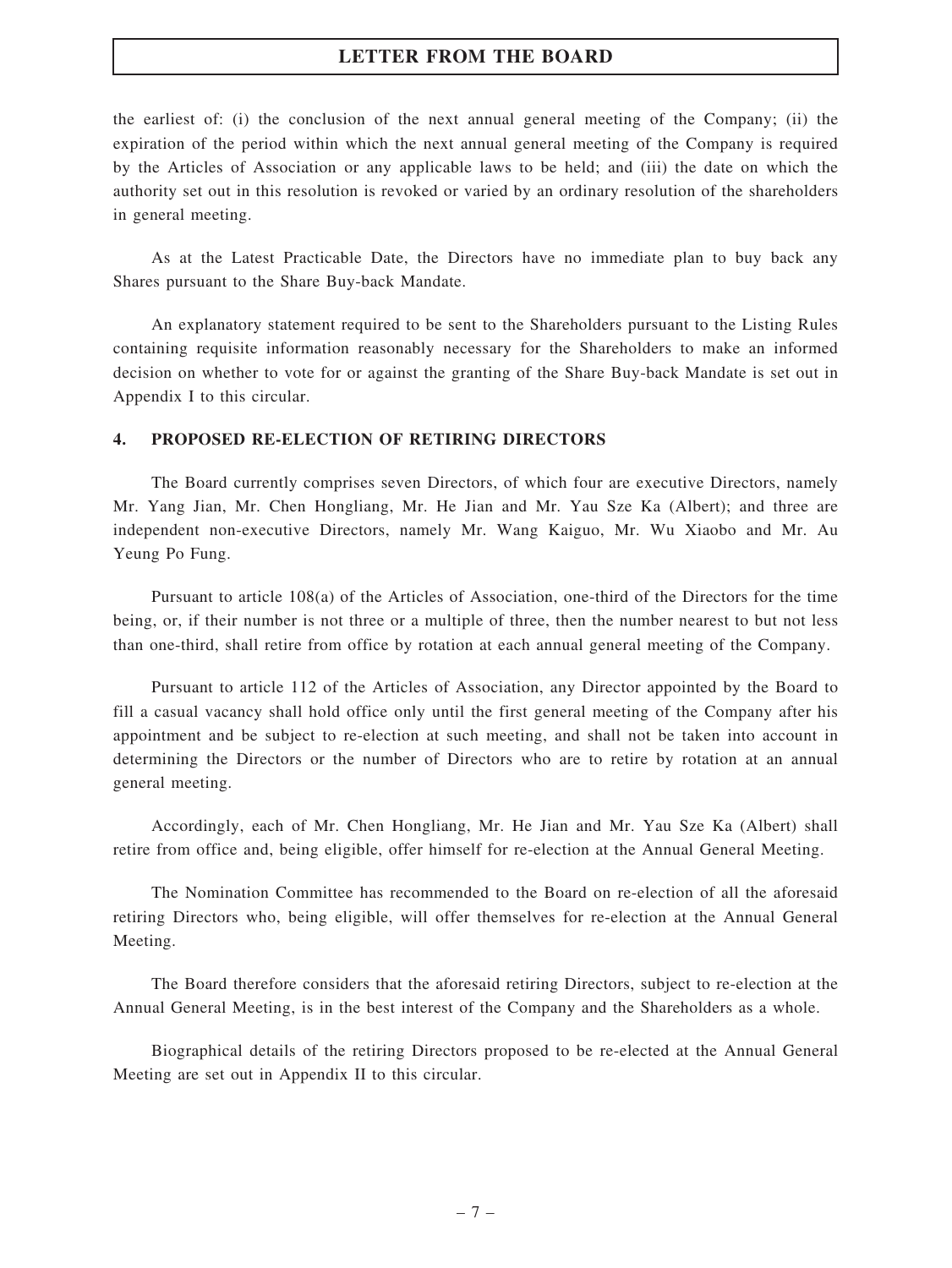#### 5. ANNUAL GENERAL MEETING AND PROXY ARRANGEMENT

The notice of the Annual General Meeting is set out on pages 16 to 20 of this circular.

Pursuant to the Listing Rules and the Articles of Association, any vote of Shareholders at a general meeting must be taken by poll except where the chairman, in good faith, decides to allow a resolution which relates purely to a procedural or administrative matter to be voted on by a show of hands. An announcement on the poll results will be published by the Company after the Annual General Meeting in the manner prescribed under the Listing Rules.

A proxy form for use at the Annual General Meeting is enclosed with this circular and is also published on the websites of Hong Kong Exchanges and Clearing Limited (http:// www.hkexnews.hk) and the Company (http://www.zldcgroup.com). In order to be valid, Shareholders who intend to appoint a proxy to attend the AGM shall complete the proxy form in accordance with the instructions printed thereon and return the proxy form, together with the power of attorney or other authority (if any) under which it is signed or a certified copy of that power of attorney or authority, to the Company's branch share registrar in Hong Kong, Computershare Hong Kong Investor Services Limited, at 17M Floor, Hopewell Centre, 183 Queen's Road East, Wanchai, Hong Kong as soon as possible but in any event not less than 48 hours before the time appointed for the Annual General Meeting (i.e. not later than 10:00 a.m. on Tuesday, 31 May 2022 (Hong Kong Time)) or the adjourned meeting (as the case may be). Completion and delivery of the proxy form will not preclude Shareholders from attending, speaking and voting at the Annual General Meeting or at any adjournment thereof should they so wish.

#### 6. RECOMMENDATION

The Directors consider that the proposed granting of the Issue Mandate and the Share Buyback Mandate, and the proposed re-election of retiring Directors are in the best interests of the Company and the Shareholders as a whole. Accordingly, the Directors recommend the Shareholders to vote in favour of the relevant resolutions to be proposed at the Annual General Meeting.

> Yours faithfully, For and on behalf of the Board Zhongliang Holdings Group Company Limited Yang Jian Chairman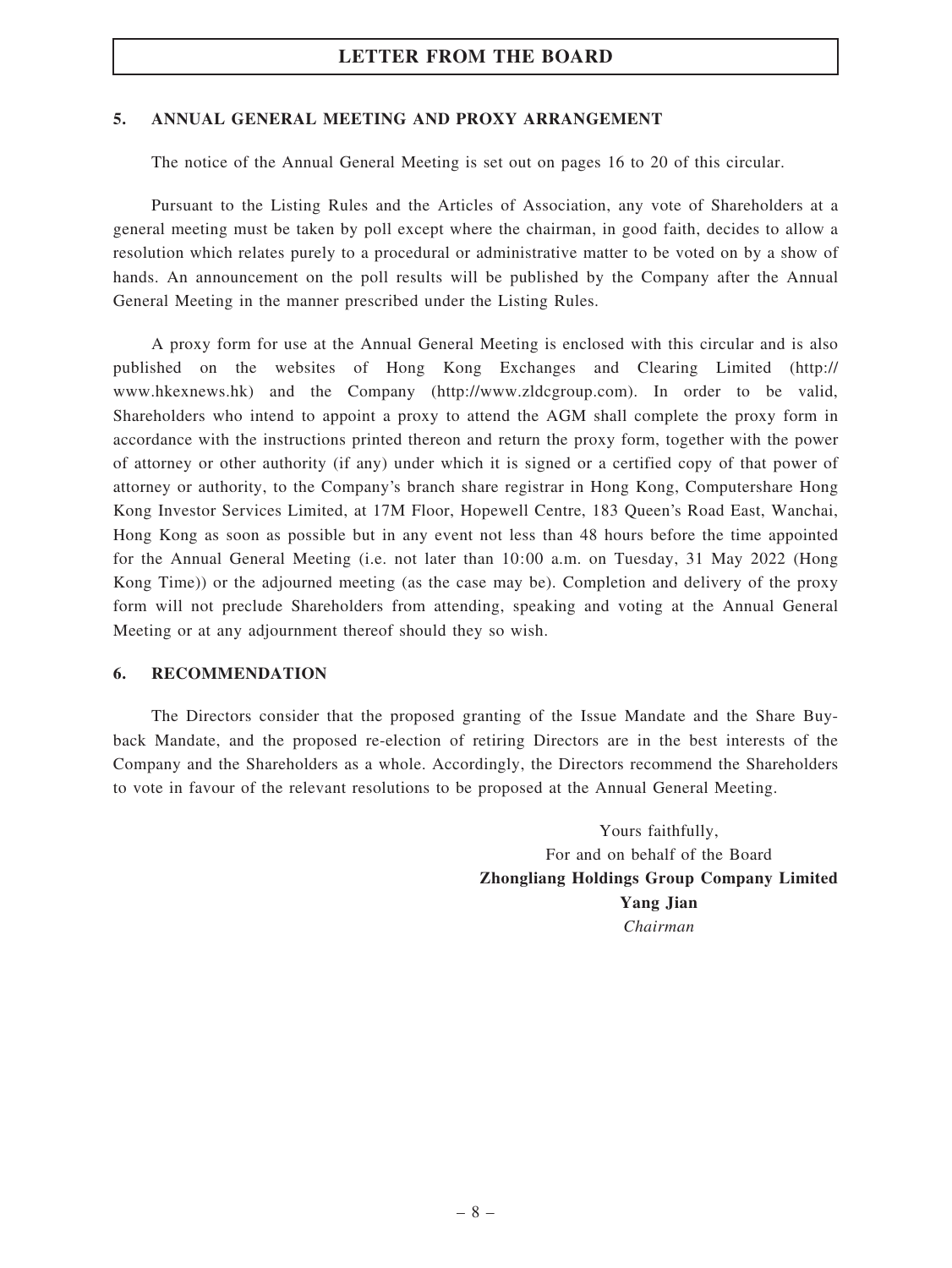This appendix serves an explanatory statement required to be sent to the Shareholders pursuant to the Listing Rules containing requisite information reasonably necessary for the Shareholders to make an informed decision on whether to vote for or against the ordinary resolution to be proposed at the Annual General Meeting in relation to the granting of the Share Buy-back Mandate.

#### 1. SHARE CAPITAL

As at the Latest Practicable Date, the issued share capital of the Company comprised 3,581,791,500 Shares.

Subject to the passing of the ordinary resolution set out in item 5 of the notice of the Annual General Meeting in respect of the granting of the Share Buy-back Mandate and on the basis that no further Shares are issued or bought back or cancelled following the Latest Practicable Date and up to the date of the Annual General Meeting, exercise in full of the Share Buy-back Mandate could accordingly result in up to 358,179,150 Shares, representing 10% of the total number of Shares in issue as at the date of the Annual General Meeting, being bought back by the Company during the period from the passing of the Share Buy-back Mandate at the Annual General Meeting up to (i) the conclusion of the next annual general meeting of the Company; (ii) the expiration of the period within which the next annual general meeting of the Company is required by the Articles of Association or any applicable laws to be held; or (iii) the passing of an ordinary resolution by Shareholders in a general meeting of the Company revoking or varying the Share Buy-back Mandate, whichever occurs first.

#### 2. REASONS FOR SHARE BUY-BACK

The Directors believe that the Share Buy-back Mandate is in the best interests of the Company and the Shareholders as a whole and would provide the Directors with flexibility to buy back Shares if and when appropriate. Such buy-back may, depending on market conditions and funding arrangements at the time, lead to an enhancement of the net asset value per Share and/or its earnings per Share and will only be made when the Directors believe that such buy-back will benefit the Company and the Shareholders as a whole.

#### 3. SOURCE OF FUNDS

In buying back Shares, the Company may only apply funds legally available for such buybacks in accordance with its Articles of Association, the laws of the Cayman Islands, the Listing Rules and/or any other applicable laws, as the case may be.

#### 4. IMPACT OF THE BUY-BACK

There might be a material adverse effect on the working capital or gearing position of the Group, as compared with the position disclosed in the audited financial statements contained in the annual report of the Company for the year ended 31 December 2021, in the event that the Share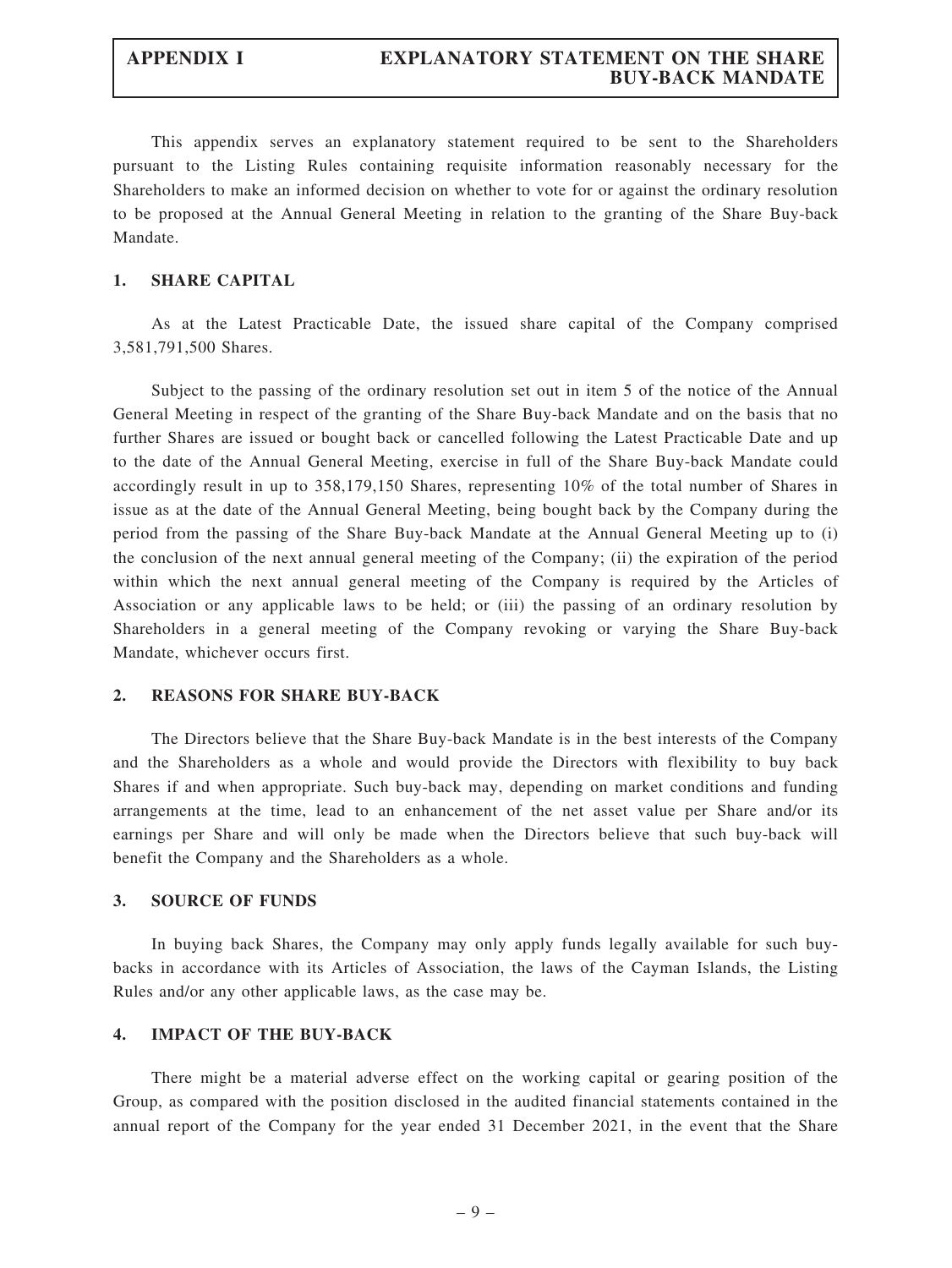Buy-back Mandate is exercised in full at any time during the proposed period. However, the Directors do not intend to exercise the Share Buy-back Mandate to such extent as would, in the circumstances, have a material adverse effect on the working capital requirements of the Group or its gearing levels.

#### 5. GENERAL

To the best of their knowledge and having made all reasonable enquiries, none of the Directors nor any of their respective close associates (as defined in the Listing Rules) have any present intention to sell any Shares to the Company in the event that the granting of the Share Buyback Mandate is approved by the Shareholders.

No core connected person (as defined in the Listing Rules) of the Company has notified the Company that he has a present intention to sell any Shares to the Company, or has undertaken not to do so in the event that the granting of the Share Buy-back Mandate is approved by the Shareholders.

The Directors have undertaken to the Stock Exchange to, so far as the same may be applicable, exercise the power of the Company to buy back Shares pursuant to the Share Buy-back Mandate in accordance with the Listing Rules, the applicable laws of the Cayman Islands and the Articles of Association.

#### 6. TAKEOVERS CODE AND MINIMUM PUBLIC FLOAT

If as a result of a buy-back of Shares pursuant to the Share Buy-back Mandate, a Shareholder's proportionate interest in the voting rights of the Company increases, such increase will be treated as an acquisition of voting rights for the purpose of Rule 32 of the Takeovers Code. Accordingly, a Shareholder or a group of Shareholders acting in concert (within the meaning under the Takeovers Code), depending on the level of increase in the Shareholder's interest, could obtain or consolidate control of the Company and thereby become obliged to make a mandatory offer in accordance with Rule 26 of the Takeovers Code.

To the best knowledge of the Directors, as at the Latest Practicable Date, Mr. Yang Jian and his spouse, Ms. Xu Xiaoqun, together were interested in 2,881,581,899 Shares, representing approximately 80.45% of the total issued share capital of the Company. In the event that the Directors exercise the proposed Share Buy-back Mandate in full, the aggregate shareholding of Mr. Yang Jian and Ms. Xu Xiaoqun would be increased to approximately 89.39% of the issued share capital of the Company.

To the best knowledge of the Directors, such increase in shareholding of Mr. Yang Jian and Ms. Xu Xiaoqun would not give rise to an obligation to make a mandatory offer under Rule 26 of the Takeovers Code. The Directors do not intend to exercise the Share Buy-back Mandate to such an extent as would, in the circumstances, give rise to an obligation to make a mandatory offer in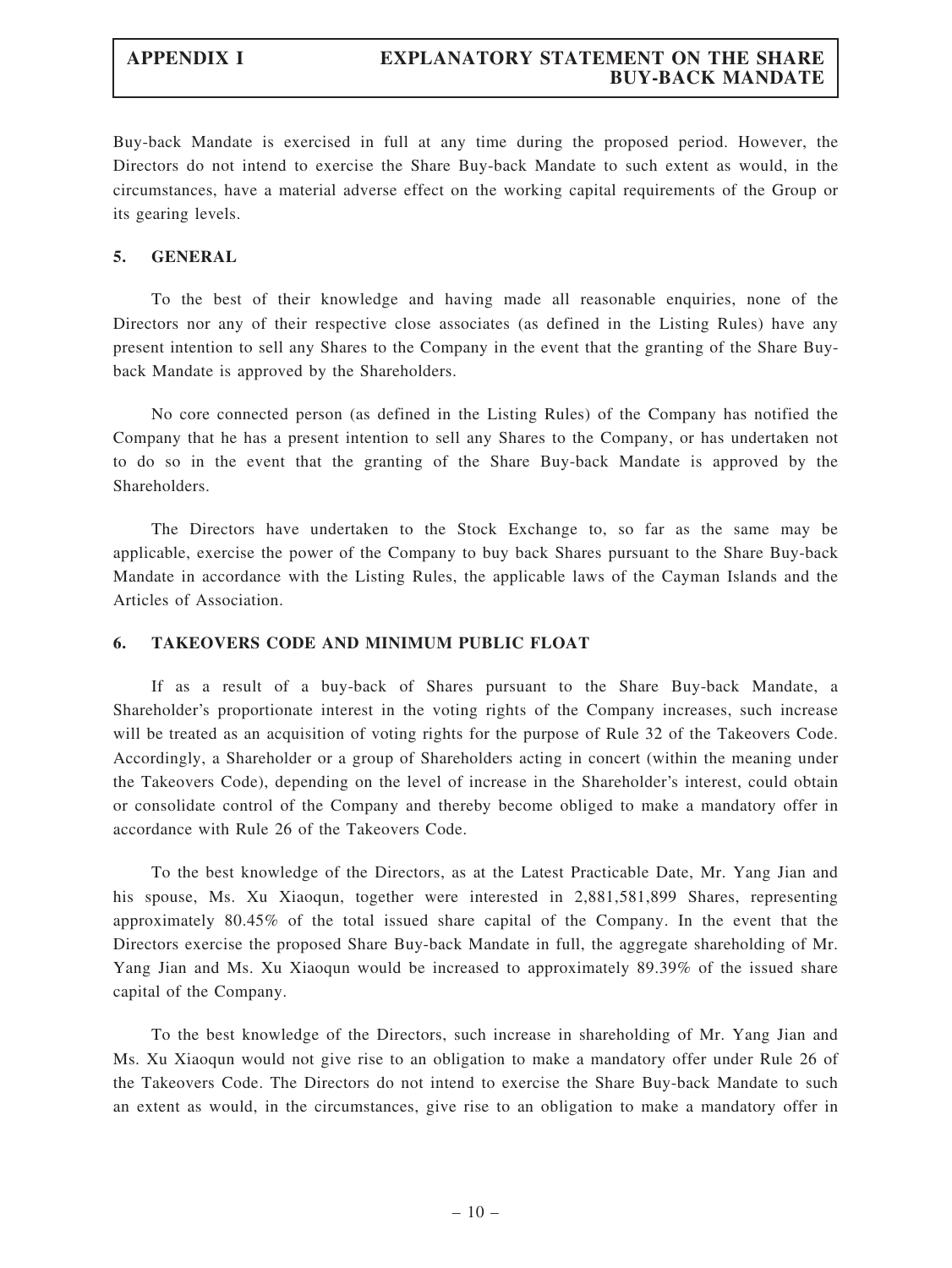### APPENDIX I EXPLANATORY STATEMENT ON THE SHARE BUY-BACK MANDATE

accordance with Rule 26 of the Takeovers Code. Save as aforesaid, the Directors are not aware of any consequences which would arise under the Takeovers Code as a result of any buy-back of Shares pursuant to the Share Buy-back Mandate.

As disclosed in the Prospectus and the announcement of the Company dated 6 August 2019 in relation to the partial exercise of the Over-allotment Option (as defined in the Prospectus), the Stock Exchange has granted the Company a waiver from strict compliance with Rule 8.08(1)(a) of the Listing Rules, pursuant to which the minimum percentage of the Shares from time to time held by the public shall be 17.06% of the total issued share capital of the Company after the exercise of the Over-allotment Option. The Directors do not intend to exercise the Share Buy-back Mandate to such extent as would result in the aggregate number of Shares held by the public shareholders falling below the prescribed minimum percentage as approved by the Stock Exchange.

#### 7. SHARES BOUGHT BACK BY THE COMPANY

During the six months prior to the Latest Practicable Date, the Company did not buy back any of the Shares (whether on the Stock Exchange or otherwise).

#### 8. SHARE PRICES

The highest and lowest prices per Share at which the Shares were traded on the Stock Exchange during each of the previous 12 months were as follows:

|                                                         |                | Share prices (per Share) |  |
|---------------------------------------------------------|----------------|--------------------------|--|
|                                                         | <b>Highest</b> | Lowest                   |  |
|                                                         | HK\$           | HK\$                     |  |
| 2021                                                    |                |                          |  |
| April                                                   | 5.66           | 5.18                     |  |
| May                                                     | 5.36           | 4.86                     |  |
| June                                                    | 5.02           | 4.57                     |  |
| July                                                    | 4.82           | 4.14                     |  |
| August                                                  | 4.88           | 4.18                     |  |
| September                                               | 4.80           | 3.85                     |  |
| October                                                 | 4.12           | 3.45                     |  |
| November                                                | 3.98           | 3.37                     |  |
| December                                                | 3.94           | 3.36                     |  |
| 2022                                                    |                |                          |  |
| January                                                 | 4.21           | 3.57                     |  |
| February                                                | 3.95           | 3.05                     |  |
| March                                                   | 3.11           | 2.02                     |  |
| April (up to and including the Latest Practicable Date) | 2.53           | 2.08                     |  |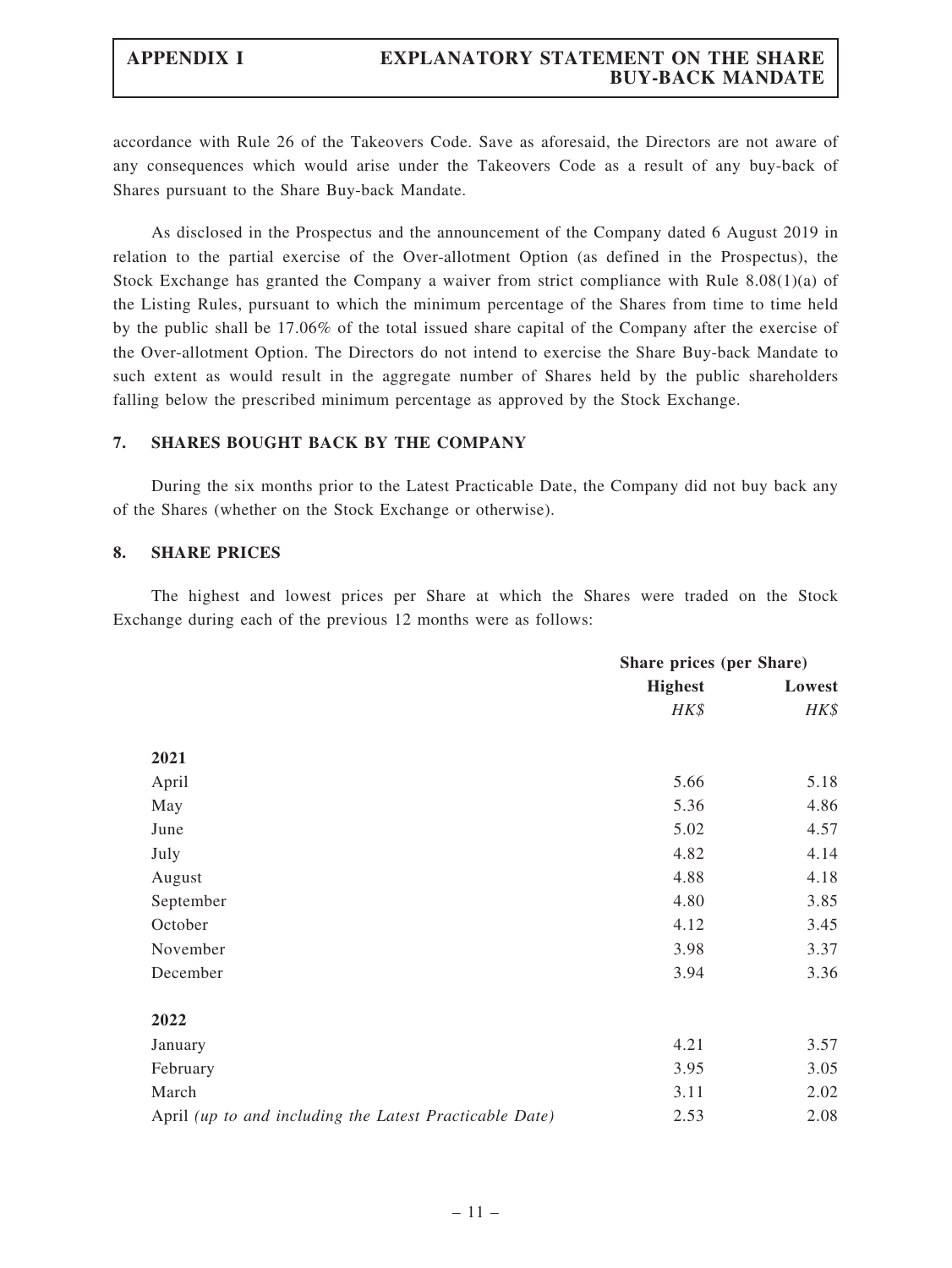The following are details of the Directors who will retire and being eligible, offer themselves for re-election at the Annual General Meeting.

#### (1) Mr. Chen Hongliang (陳紅亮)

Mr. Chen Hongliang, aged 40, was appointed as an executive Director in December 2019. He is currently a co-president of the property business and a director of Shanghai Zhongliang Enterprise Development Limited, Shanghai Zhongliang Real Estate Group Co., Ltd. and various subsidiaries of the Group. He is also the chairman of the ESG Committee. He is primarily responsible for the governance and management of the Group, including strategies, human resources, mechanism accounting, legal, risk and financial management, real estate information management and brand building of the Group.

Mr. Chen has more than 16 years of experience in human resources. Since September 2009, Mr. Chen has worked for the subsidiaries of the Group holding different positions. He was the assistant president of the Group and was in charge of human resources center, legal affairs center and mechanism accounting center from August 2016 to August 2018, then he was promoted to vice president of the Company in August 2018 and subsequently promoted to the current position as a co-president of the property business in September 2019. Mr. Chen was the deputy general manager of human resources of the Group from March 2016 to August 2016, the director of human resources of the Group from March 2015 to March 2016 and as the deputy director of the Group from March 2013 to March 2015. He was the manager of corporate management department and head of office at Shanghai Zhongliang Real Estate Group Company Limited from September 2009 to March 2013.

Prior to joining the Group, Mr. Chen was the manager of human resources administration at Suzhou Shengshi Real Estate Investment Group Ltd.\*, which primarily engages in property development and sales, from January 2007 to October 2008. Mr. Chen graduated from Anhui University of Science and Technology in Anhui Province, the PRC, in July 2004, majoring in human resources management. In February 2010, he obtained the Human Resources Management Certificate (Intermediate level)\* granted by Jiangsu Province Human Resources and Social Security Bureau\*.

As at the Latest Practicable Date, Mr. Chen was interested in 10,000,000 underlying Shares within the meaning of Part XV of the SFO.

Save as disclosed above, Mr. Chen (i) has not held any directorships or taken any major appointment in any other public companies the securities of which are listed in Hong Kong or overseas in the past three years or other major appointments or professional qualifications; (ii) has no relationships with any Directors, senior management or substantial or controlling shareholders (as defined in the Listing Rules) of the Company; and (iii) does not have any other interests in any shares or underlying shares of the Company or its associated corporations within the meaning of Part XV of the Securities and Futures Ordinance (Chapter 571 of the Laws of Hong Kong).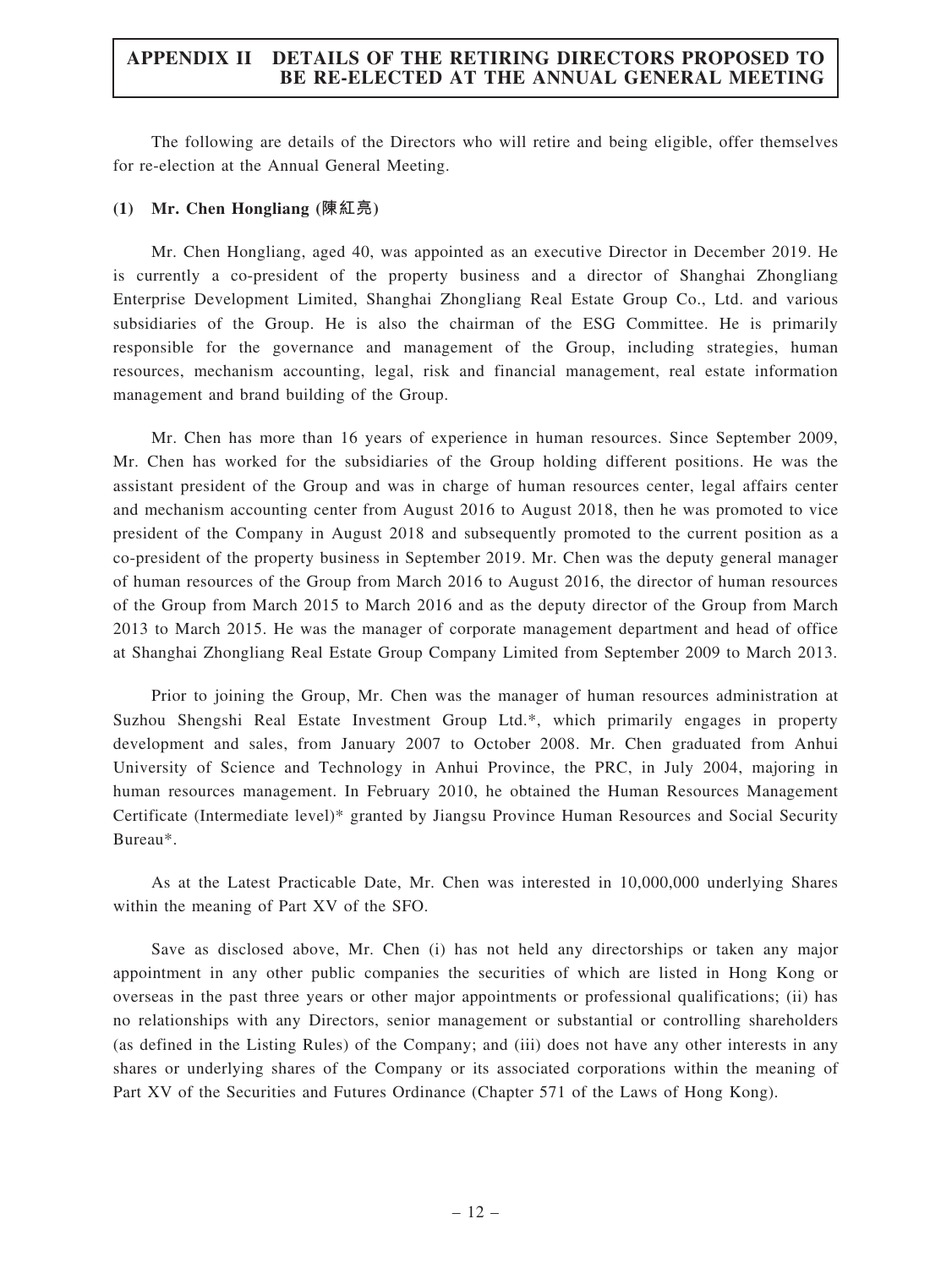Mr. Chen has entered into a service contract with the Company for a fixed term of three years starting from 23 December 2019 and subject to retirement by rotation and re-election at the annual general meeting of the Company in accordance with the Articles of Association. Mr. Chen is entitled to receive emolument of RMB3,000,000 per annum and a discretionary bonus to be determined by the Board with reference to his duties and responsibilities as well as the prevailing market conditions.

Save for the information disclosed above, Mr. Chen confirmed that there is no other information required to be disclosed pursuant to Rule 13.51(2) of the Listing Rules, and there are no other matters in relation to his standing for re-election as Director that need to be brought to the attention of the Shareholders.

For identification purpose only

#### (2) Mr. He Jian (何劍)

Mr. He Jian, aged 47, was appointed as an executive Director in July 2021. He is currently a co-president of the property business and a director of Shanghai Zhongliang Real Estate Group Company Limited and various subsidiaries of the Group. He is also a member of the ESG Committee. Mr. He is primarily responsible for the investment, product development, sales and customer services, and overseeing of the business operations of the Group.

Mr. He joined the Group in December 2015 and has over 20 years of experience in real estate development and sales operations, and held senior management positions as deputy general manager of sales and marketing and president of various regional companies and groups. Prior to joining the Group, Mr. He held senior management roles in Binjiang, Greentown and Sino-Ocean real estate groups.

As at the Latest Practicable Date, Mr. He was interested in 1,300,000 underlying Shares within the meaning of Part XV of the SFO.

Save as disclosed above, Mr. He (i) has not held any directorships or taken any major appointment in any other public companies the securities of which are listed in Hong Kong or overseas in the past three years or other major appointments or professional qualifications; (ii) has no relationships with any Directors, senior management or substantial or controlling shareholders (as defined in the Listing Rules) of the Company; and (iii) does not have any other interests in any shares or underlying shares of the Company or its associated corporations within the meaning of Part XV of the Securities and Futures Ordinance (Chapter 571 of the Laws of Hong Kong).

Mr. He has entered into a service contract with the Company for a fixed term of three years starting from 1 July 2021 and subject to retirement by rotation and re-election at the annual general meeting of the Company in accordance with the Articles of Association. Mr. He is entitled to receive emolument of RMB2,750,000 per annum and a discretionary bonus to be determined by the Board with reference to his duties and responsibilities as well as the prevailing market conditions.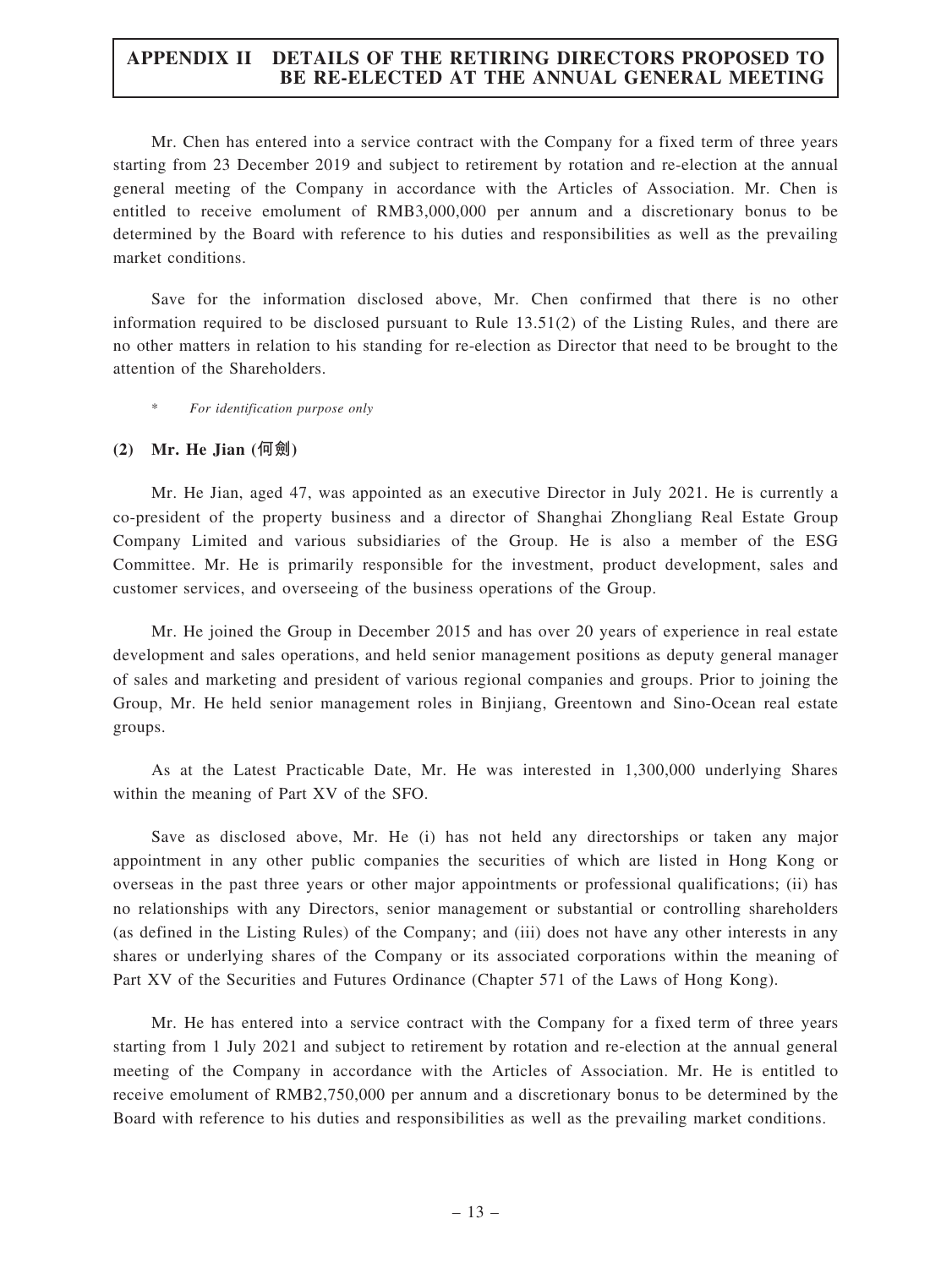Save for the information disclosed above, Mr. He confirmed that there is no other information required to be disclosed pursuant to Rule 13.51(2) of the Listing Rules, and there are no other matters in relation to his standing for re-election as Director that need to be brought to the attention of the Shareholders.

#### (3) Mr. Yau Sze Ka (Albert) (游思嘉)

Mr. Yau Sze Ka, also known as Albert Yau, aged 50, joined the Group in April 2019 and was appointed as an executive Director in December 2019. He is also a member of the ESG Committee. He is currently the vice president of the Group and a director of certain subsidiaries of the Group. Mr. Yau is primarily responsible for the overall financial management, fundraisings and capital market matters of the Group.

Mr. Yau has 28 years of experience in real estates, capital markets and corporate management. From July 2011 to March 2019, Mr. Yau was the chief financial officer of CIFI Holdings (Group) Co. Ltd., a company principally engaged in property development and property investment in the PRC and the shares of which are listed on the Main Board of the Stock Exchange (stock code: 884). From December 2005 to June 2011, Mr. Yau was the director of corporate affairs of Lai Sun Garment (International) Limited, a company principally engaged in property investment and development in Hong Kong, PRC and overseas as well as investment in and operation of hotels and restaurants and the shares of which are listed on the Main Board of the Stock Exchange (stock code: 191), where he was responsible for corporate finance, business development and investor relations. From January 2003 to December 2005, Mr. Yau was a director of DBS Asia Capital Limited, a company principally engaged in corporate finance and investment banking. From September 1999 to January 2003, Mr. Yau worked for ICEA Capital Limited, a company principally engaged in corporate finance and investment banking, and his last position held was an executive director of the investment banking division. From January 2017 to March 2019, Mr. Yau was an independent non-executive director of Wisdom Education International Holdings Company Limited, a company principally engaged in the provision of education services in the PRC and the shares of which are listed on the Main Board of the Stock Exchange (stock code: 6068). Mr. Yau obtained a bachelor's degree of science from University of California at Berkeley, the United States in May 1994. He is also a holder of Chartered Financial Analyst.

Save as disclosed above, Mr. Yau (i) has not held any directorships or taken any major appointment in any other public companies the securities of which are listed in Hong Kong or overseas in the past three years or other major appointments or professional qualifications; (ii) has no relationships with any Directors, senior management or substantial or controlling shareholders (as defined in the Listing Rules) of the Company; and (iii) does not have any interests in any shares or underlying shares of the Company or its associated corporations within the meaning of Part XV of the Securities and Futures Ordinance (Chapter 571 of the Laws of Hong Kong).

Mr. Yau has entered into a service contract with the Company for a fixed term of three years starting from 23 December 2019 and subject to retirement by rotation and re-election at the annual general meeting of the Company in accordance with the Articles of Association. Mr. Yau is entitled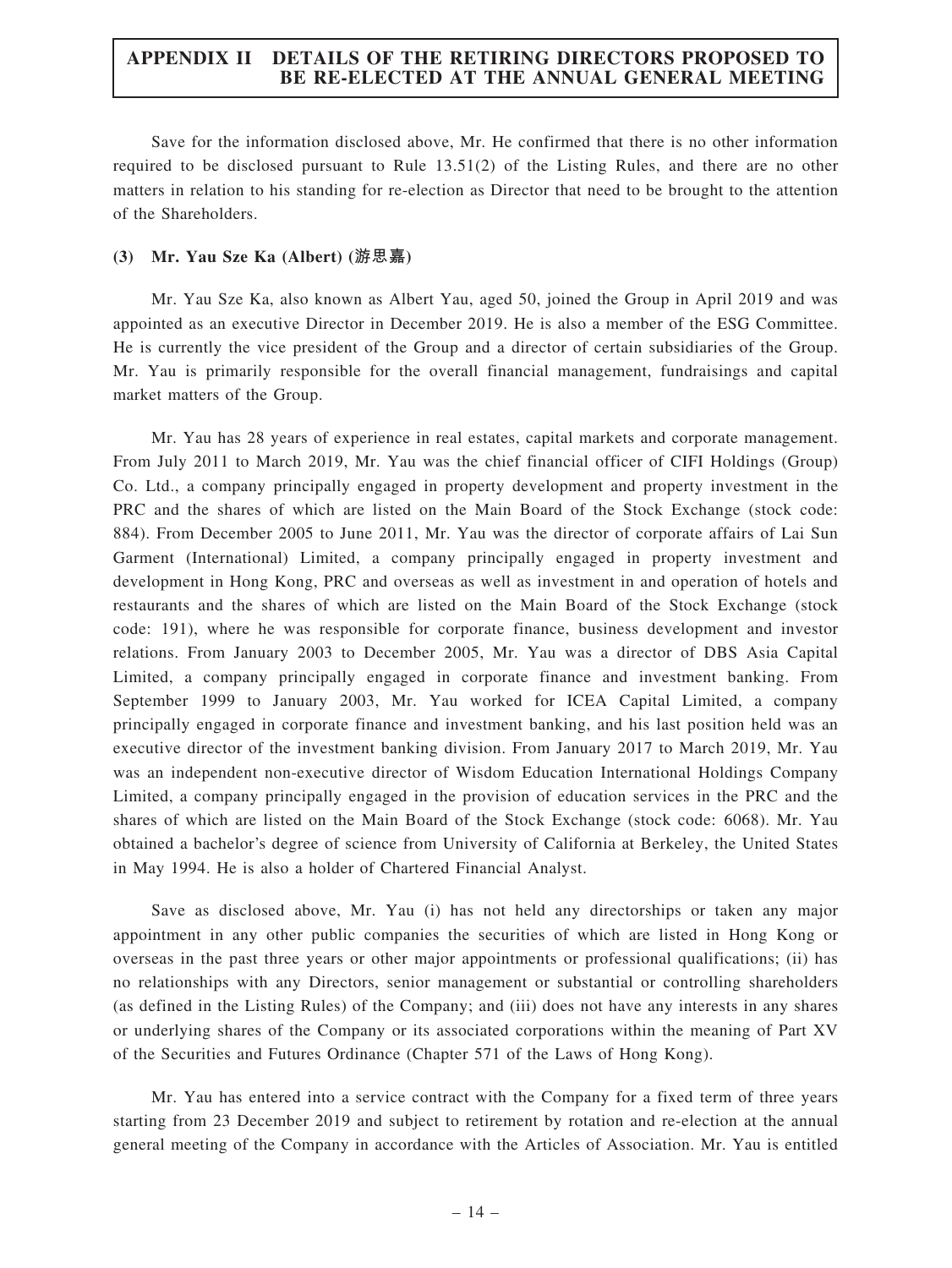to receive emolument of HKD6,000,000 per annum and a discretionary bonus to be determined by the Board with reference to his duties and responsibilities as well as the prevailing market conditions.

Save for the information disclosed above, Mr. Yau confirmed that there is no other information required to be disclosed pursuant to Rule 13.51(2) of the Listing Rules, and there are no other matters in relation to his standing for re-election as Director that need to be brought to the attention of the Shareholders.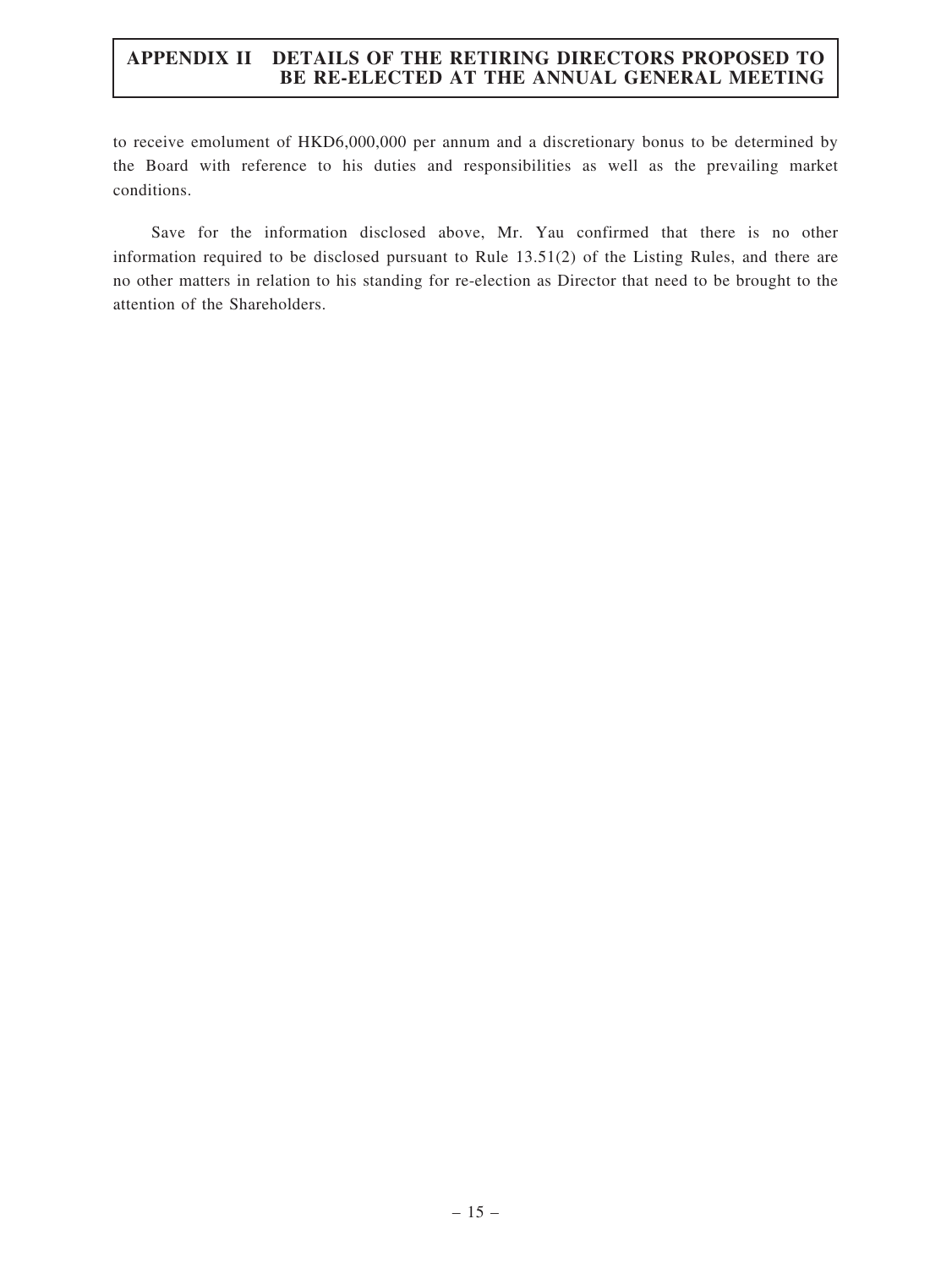

# Zhongliang Holdings Group Company Limited 中 梁 控 股 集 團 有 限 公 司

(Incorporated in the Cayman Islands with limited liability) (Stock code: 2772)

# NOTICE OF ANNUAL GENERAL MEETING

Notice is hereby given that an annual general meeting (the ''Annual General Meeting'') of Zhongliang Holdings Group Company Limited (the ''Company'') will be held at 8/F., Wheelock House, 20 Pedder Street, Central, Hong Kong on Thursday, 2 June 2022 at 10:00 a.m. for the following purposes:

As ordinary business:

- 1. To receive the audited consolidated financial statements of the Company and the reports of the board (the ''Board'') of directors (the ''Directors'') and auditor for the year ended 31 December 2021.
- 2. (A) To re-elect Mr. Chen Hongliang as an executive Director.
	- (B) To re-elect Mr. He Jian as an executive Director.
	- (C) To re-elect Mr. Yau Sze Ka (Albert) as an executive Director.
	- (D) To authorise the Board to fix the Directors' remuneration.
- 3. To re-appoint Ernst & Young as auditor of the Company and to authorise the Board to fix its remuneration.

As additional ordinary business, to consider and, if thought fit, pass with or without amendments, the following resolutions as ordinary resolutions:

- 4. ''THAT:
	- (a) subject to item 4(c) below, a general mandate be and is hereby generally and unconditionally given to the Directors of the Company during the Relevant Period (as defined below) to issue, allot and deal with additional shares in the Company and to make or grant offers, agreements, options and rights which might require the exercise of such powers;
	- (b) the mandate in item 4(a) above shall authorise the Directors to make or grant offers, agreements, options and rights during the Relevant Period which would or might require the exercise of such powers after the end of the Relevant Period;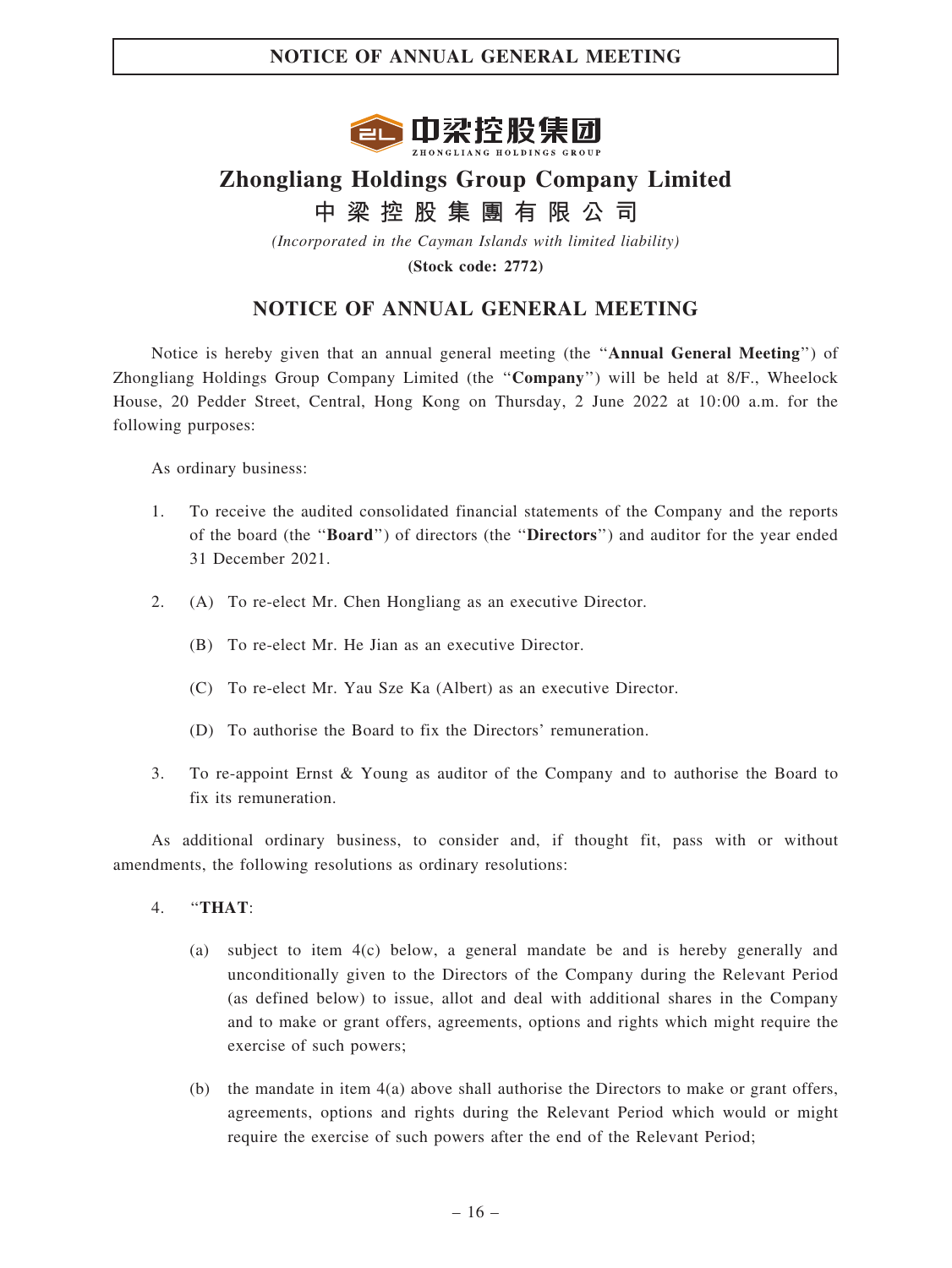- (c) the aggregate number of shares allotted or agreed conditionally or unconditionally to be allotted by the Directors pursuant to the mandate in item  $4(a)$  above, otherwise than pursuant to:
	- (i) a Rights Issue (as defined below);
	- (ii) the exercise of options under a share option scheme of the Company; and
	- (iii) any scrip dividend scheme or similar arrangement providing for the allotment of shares in lieu of the whole or part of a dividend on shares of the Company in accordance with the articles of association of the Company,

shall not exceed 20% of the total number of issued shares of the Company as at the date of passing of this resolution, and if any subsequent consolidation or subdivision of shares is conducted, the maximum number of shares that may be issued under the mandate in item 4(a) above as a percentage of the total number of issued shares at the date immediately before and after such consolidation or subdivision shall be the same; and

(d) for the purpose of this resolution:

''Relevant Period'' means the period from the passing of this resolution until whichever is the earliest of:

- (i) the conclusion of the next annual general meeting of the Company;
- (ii) the expiration of the period within which the next annual general meeting of the Company is required by the articles of association of the Company or any applicable laws to be held; and
- (iii) the date on which the authority set out in this resolution is revoked or varied by an ordinary resolution of the shareholders in general meeting.

''Right Issue'' means an offer of shares open for a period fixed by the Directors to holders of shares of the Company or any class thereof on the register on a fixed record date in proportion to their then holdings of such shares or class thereof (subject to such exclusions or other arrangements as the directors may deem necessary or expedient in relation to fractional entitlements or having regard to any restrictions or obligations under the laws of any relevant jurisdiction or the requirements of any recognised regulatory body or any stock exchange).''

#### 5. ''THAT:

(a) subject to item 5(b) below, a general mandate be and is hereby generally and unconditionally given to the Directors of the Company to exercise during the Relevant Period (as defined below) all the powers of the Company to buy back its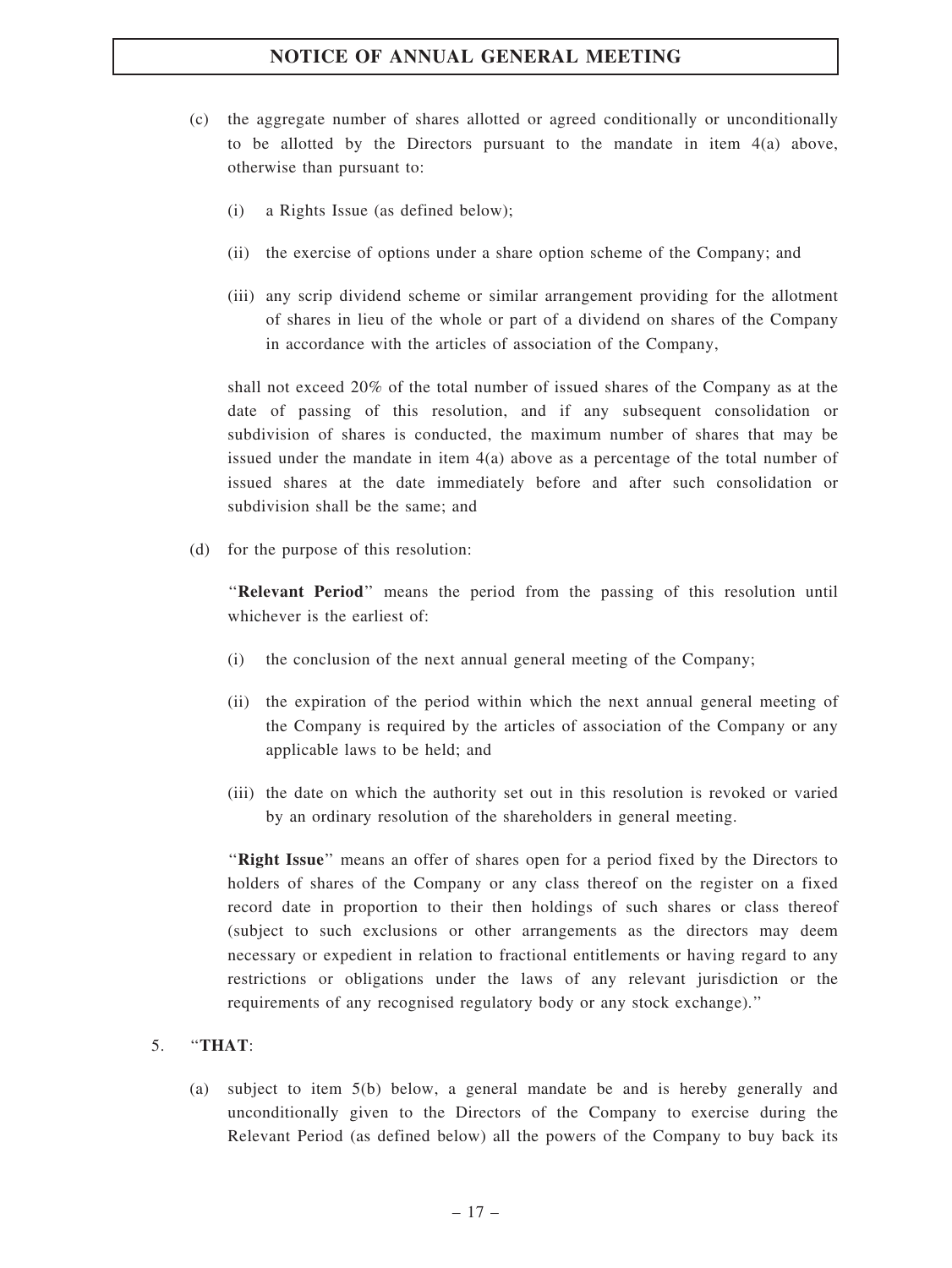shares on The Stock Exchange of Hong Kong Limited ("Stock Exchange") or any other stock exchange on which the securities of the Company may be listed and which is recognised by the Securities and Futures Commission and the Stock Exchange for this purpose, subject to and in accordance with all applicable laws, rules and regulations;

- (b) the total number of shares of the Company to be bought back pursuant to the mandate in item 5(a) above shall not exceed 10% of the total number of issued shares of the Company as at the date of passing of this resolution, and if any subsequent consolidation or subdivision of shares is conducted, the maximum number of shares that may be bought back under the mandate in item 5(a) above as a percentage of the total number of issued shares at the date immediately before and after such consolidation or subdivision shall be the same; and
- (c) for the purpose of this resolution:

''Relevant Period'' means the period from the passing of this resolution until whichever is the earliest of:

- (i) the conclusion of the next annual general meeting of the Company;
- (ii) the expiration of the period within which the next annual general meeting of the Company is required by the articles of association of the Company or any applicable laws to be held; and
- (iii) the date on which the authority set out in this resolution is revoked or varied by an ordinary resolution of the shareholders in general meeting.''
- 6. ''THAT conditional upon the passing of the resolutions set out in items 4 and 5 of the notice convening this meeting (the ''Notice''), the general mandate referred to in the resolution set out in item 4 of the Notice be and is hereby extended by the addition to the aggregate number of shares which may be allotted and issued or agreed conditionally or unconditionally to be allotted and issued by the Directors pursuant to such general mandate of the number of shares bought back by the Company pursuant to the mandate referred to in resolution set out in item 5 of the Notice, provided that such amount shall not exceed 10% of the total number of issued shares of the Company as at the date of passing of this resolution.''

On behalf of the Board Zhongliang Holdings Group Company Limited Yang Jian Chairman

Hong Kong, 29 April 2022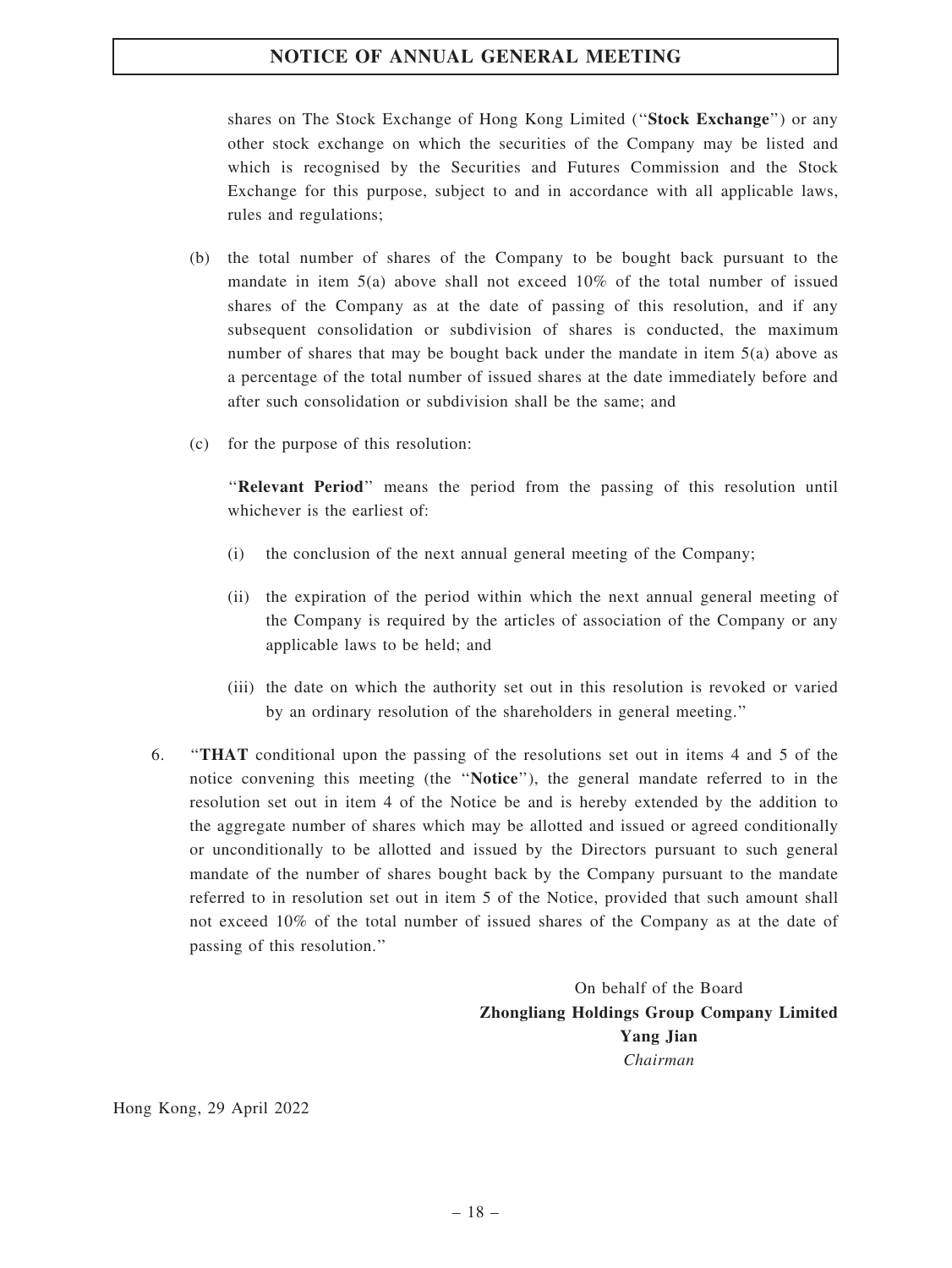#### Notes:

- 1. All resolutions at the meeting will be taken by poll (except where the chairman in good faith, decides to allow a resolution which relates purely to a procedural or administrative matter to be voted on by a show of hands) pursuant to the Rules Governing the Listing of Securities on the Stock Exchange (the ''Listing Rules''). The results of the poll will be published on the websites of the Stock Exchange (http://www.hkexnews.hk) and the Company (http:// www.zldcgroup.com) in accordance with the Listing Rules.
- 2. Any shareholder of the Company entitled to attend and vote at the Annual General Meeting is entitled to appoint a proxy to attend and vote instead of him. A proxy need not be a shareholder of the Company. If more than one proxy is appointed, the number of shares in respect of which each such proxy so appointed must be specified in the relevant proxy form. Every shareholder present in person or by proxy shall be entitled to one vote for each share held by him.
- 3. In order to be valid, the proxy form together with the power of attorney or other authority, if any, under which it is signed or a certified copy of that power of attorney or authority, must be deposited at the Company's branch share registrar in Hong Kong, Computershare Hong Kong Investor Services Limited, at 17M Floor, Hopewell Centre, 183 Queen's Road East, Wanchai, Hong Kong as soon as possible but in any event not less than 48 hours before the time appointed for the Annual General Meeting (i.e. not later than 10:00 a.m. on Tuesday, 31 May 2022 (Hong Kong Time)) or the adjourned meeting (as the case may be). Delivery of the proxy form shall not preclude shareholders of the Company from attending, speaking and voting in person at the Annual General Meeting or at any adjournment thereof and, in such event, the instrument appointing a proxy shall be deemed to be revoked.
- 4. For determining shareholders' eligibility to attend, speak and vote at the Annual General Meeting, the register of members of the Company will be closed from Monday, 30 May 2022 to Thursday, 2 June 2022, both dates inclusive, during which period no transfer of Shares will be effected. In order to be eligible to attend, speak and vote at the Annual General Meeting, unregistered holders of shares of the Company shall ensure that all transfer documents accompanied by the relevant share certificates must be lodged with the Company's branch share registrar in Hong Kong, Computershare Hong Kong Investor Services Limited, at Shops 1712–1716, 17th Floor, Hopewell Centre, 183 Queen's Road East, Wanchai, Hong Kong for registration no later than 4:30 p.m. on Friday, 27 May 2022.
- 5. A circular containing further details concerning the resolutions set out in the above notice will be sent to all shareholders of the Company.
- 6. If tropical cyclone warning signal number 8 or above or ''extreme conditions'' caused by super typhoon, or a black rainstorm warning signal is in effect any time and remains in force 2 hours before the time of the Annual General Meeting, the meeting will be postponed or adjourned. The Company will publish an announcement on the website of the Hong Kong Exchanges and Clearing Limited (http://www.hkexnews.hk) and the website of the Company (http:// www.zldcgroup.com) to notify shareholders of the Company of the date, time and place of the rescheduled meeting.
- 7. References to time and dates in this notice are to Hong Kong time and dates.
- 8. As at the date of this notice, Mr. Yang Jian, Mr. Chen Hongliang, Mr. He Jian and Mr. Yau Sze Ka (Albert) are the executive Directors, and Mr. Wang Kaiguo, Mr. Wu Xiaobo and Mr. Au Yeung Po Fung are the independent nonexecutive Directors.